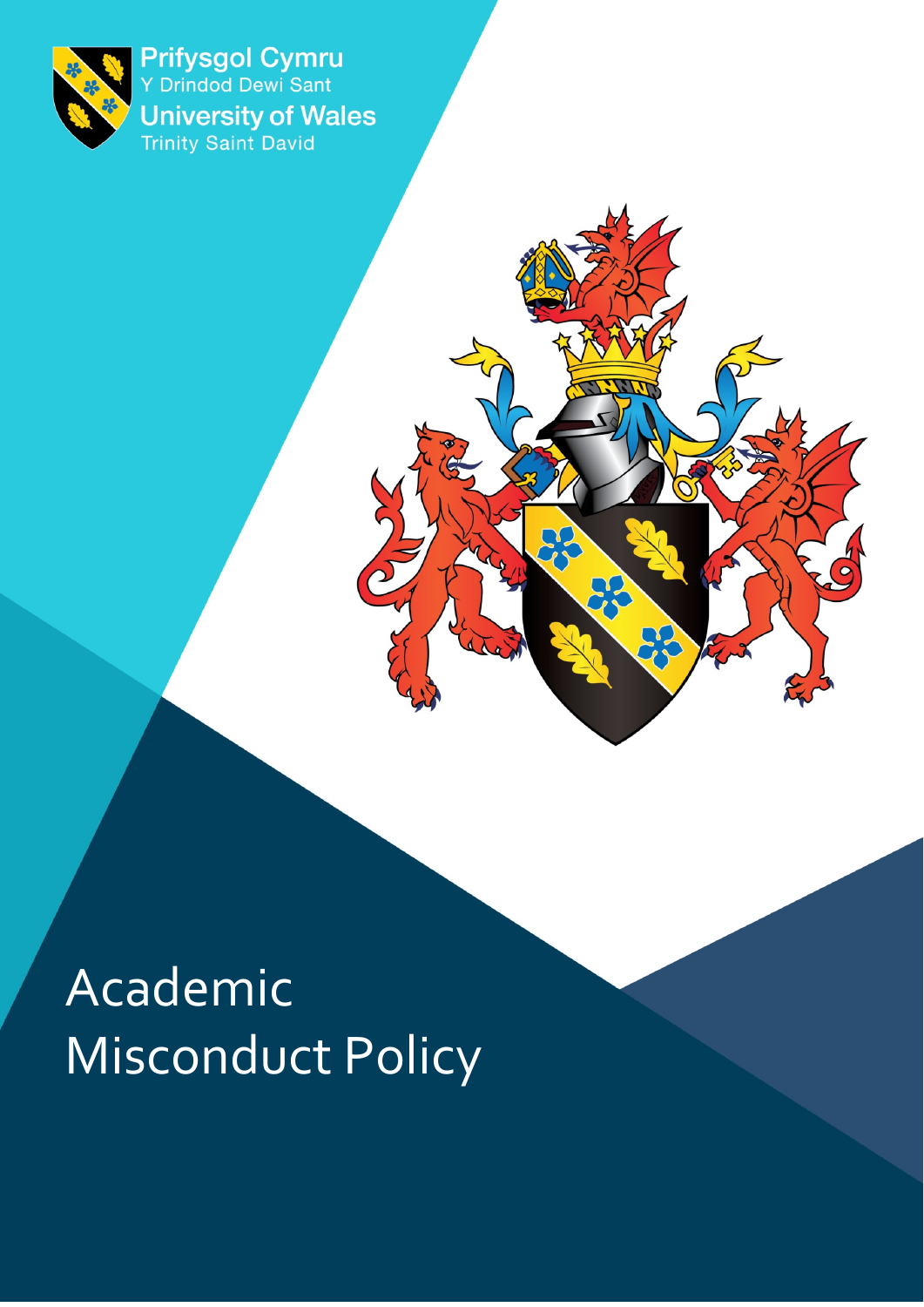# $\frac{\text{Contents}}{1}$

| 1.  |  |
|-----|--|
| 2.  |  |
| 3.  |  |
| 4.  |  |
| 5.  |  |
| 6.  |  |
| 7.  |  |
| 8.  |  |
| 9.  |  |
| 10. |  |
| 11. |  |
| 12. |  |
| 13. |  |
|     |  |
| 15. |  |
| 16. |  |
| 17. |  |
| 18. |  |
| 19. |  |
| 20. |  |
| 21. |  |
|     |  |
|     |  |
|     |  |
|     |  |
| 26. |  |
|     |  |
|     |  |
|     |  |
|     |  |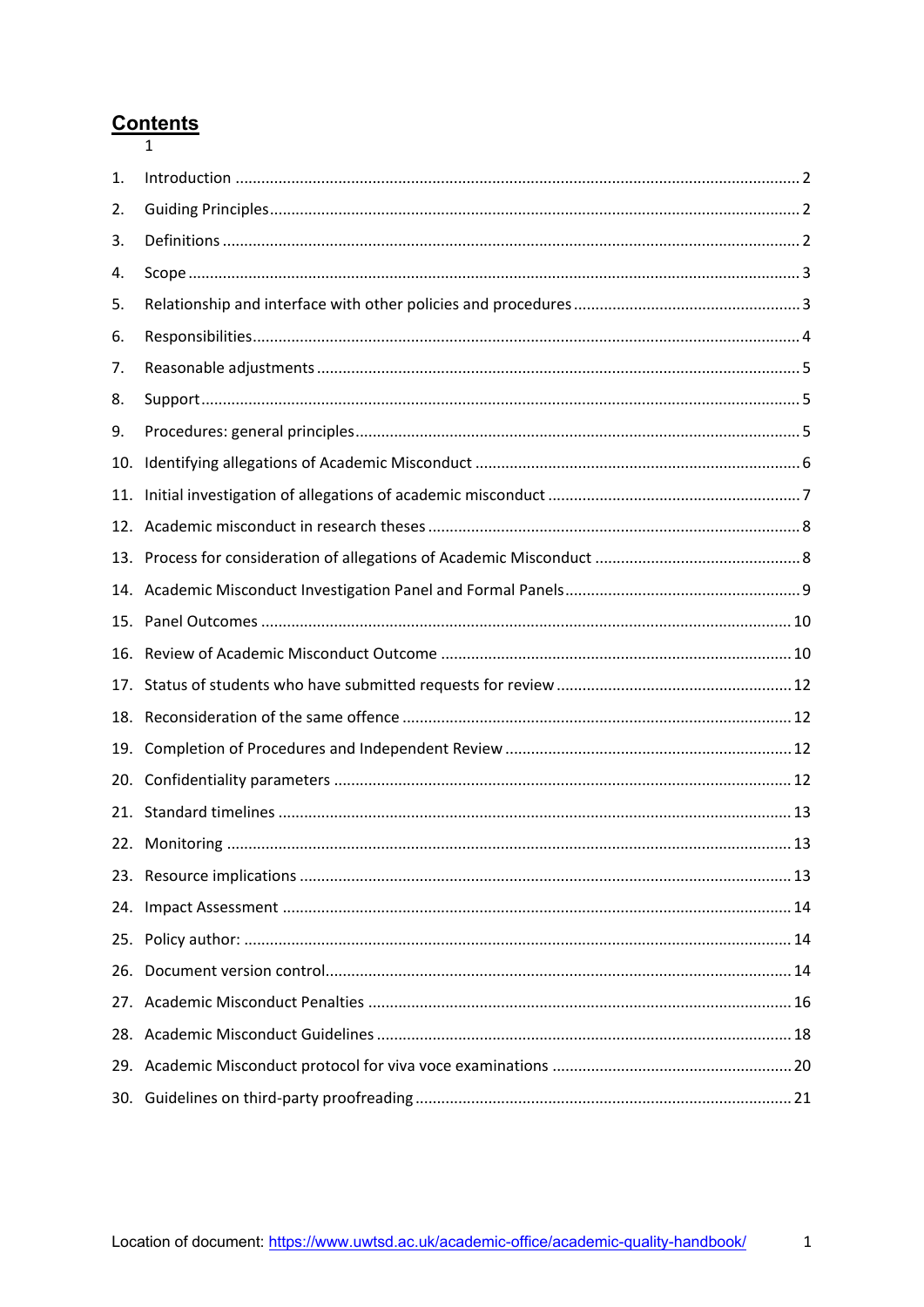# <span id="page-2-0"></span>**1. Introduction**

- 1.1. This policy covers the University's procedures in relation to Academic Misconduct.
- 1.2. The policy adopts the principles and good practice from a number of sector documents:
	- OIA: The Good Practice Framework: Disciplinary Procedures (2018)
	- UK Quality Code for Higher Education: Assessment (2018)
	- QAA Guidance: Contracting to Cheat in Higher Education (2017)
	- QAA Guidance: Plagiarism in Higher Education (2016)

# <span id="page-2-1"></span>**2. Guiding Principles**

- 2.1. The University has a strong commitment to academic integrity which reflects the University's core mission.
- 2.2. Academic misconduct threatens the standards of awards, and as such will be treated extremely seriously.
- 2.3. The policy aims to ensure that academic misconduct procedures are conducted in a fair and transparent manner, ensuring that any cases are dealt with in a timely manner by appropriately independent staff, with outcomes proportional to the case.
- 2.4. The standard of proof to be applied is "on the balance of probabilities".
- 2.5. A claim that Academic Misconduct has been committed unintentionally or accidentally is no defence.
- 2.6. A claim that Academic Misconduct has been committed due to mitigating circumstances (irrespective of whether or not these circumstances have been acknowledged by the University) is no defence.

# <span id="page-2-2"></span>**3. Definitions**

- 3.1. With regard to Academic Misconduct the following definitions are used:
	- 3.1.1. "**Academic Misconduct**" Any action by a student which gives or has the potential to give an unfair advantage in an examination or assessment, or might assist someone else to gain an unfair advantage, or any activity likely to undermine the integrity essential to scholarship and research. Examples may include:
		- 3.1.1.1. "**Plagiarism**" presenting someone else's work or ideas as the student's own;
			- Using another author's work;
		- 3.1.1.2. "**Self-plagiarism**" submitting the same work that the student has already submitted for another assessment when this is not permitted;
		- 3.1.1.3. "**Collusion**" working with someone else on an assessment which is intended to be the student's own work and leads to the work being submitted that is substantially different from what they originally wrote;
		- 3.1.1.4. Falsifying data, evidence or experimental results
		- 3.1.1.5. False Authorship" where someone completes work for a student who then submits it as their own, including: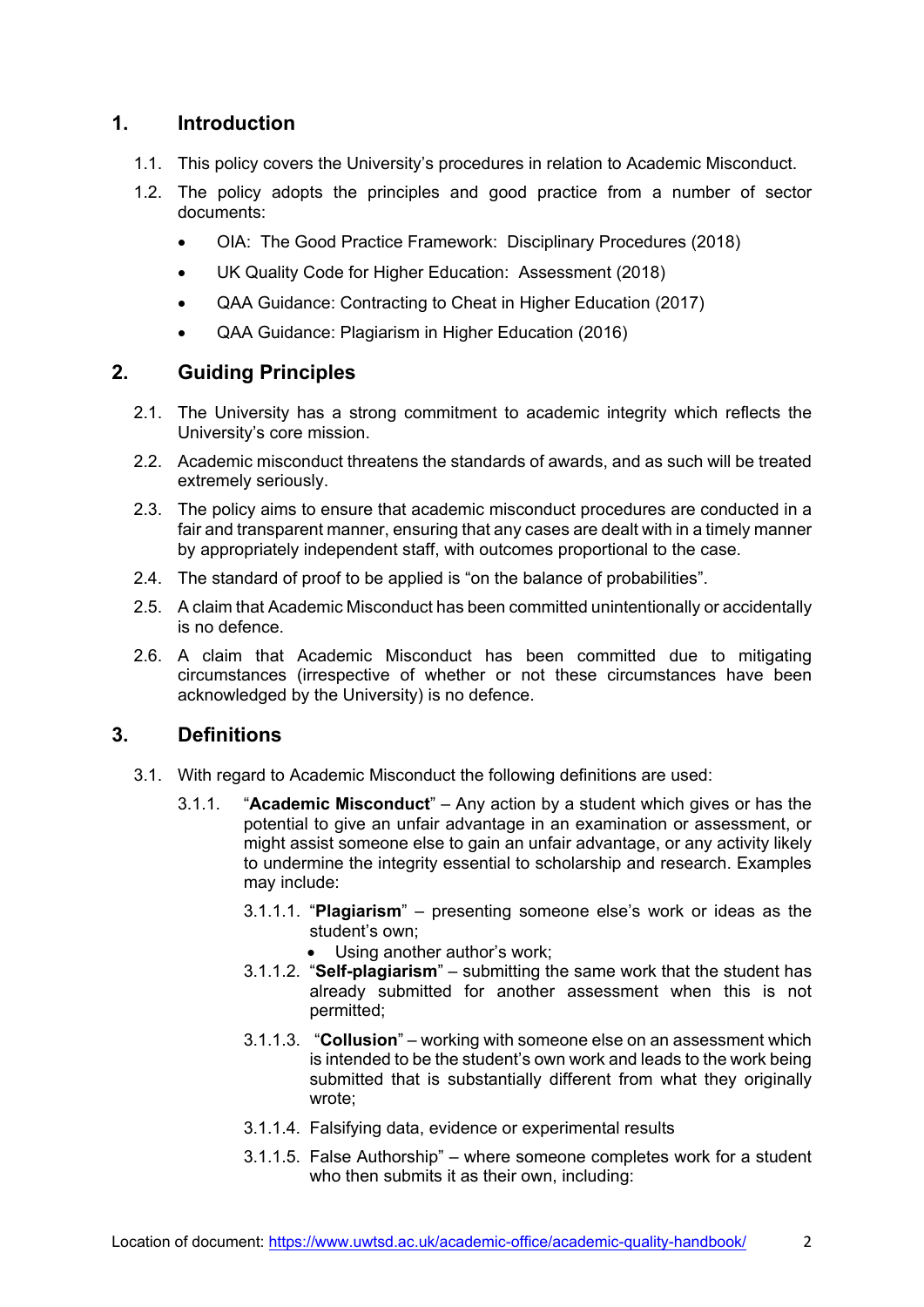- use of an essay writing service or buying work online;
- producing work for another student;
- arranging for someone else to impersonate a student in relation to an assessment;
- impersonating another student in relation to an assessment;
- submitting the work of another student or individual.
- 3.1.1.6. **"Cheating in examinations"** (or other formal assessment), including possession of unauthorised material or technology during an examination, and attempting to access unseen assessment materials in an advance of an examination;
- 3.1.1.7. Submitting fraudulent mitigating circumstances claims or other university processes or falsifying evidence in support of mitigating circumstances claims or other university processes (which may be dealt with under the Student Non-Academic Misconduct Policy);
- 3.1.1.8. Breaches of research and ethics policies e.g. carrying out research without appropriate permission.
- 3.1.1.9. Enabling Plagiarism making assignment work, including old assignment work, available to others. An exception to this is providing the University library with copies of Master's Dissertations.
- 3.1.2. "**Poor Academic Practice**" is judged to be a minor breach of standard academic conventions, such as poorly attributed or incorrect referencing to a limited extent, or over-reliance on referenced material. This also includes failure to adequately understand and follow assessment instructions.
- 3.1.3. "**Student**" any person enrolled or registered to follow a Programme of Study or module(s) offered by the University.
- 3.1.4. "**Assessment**" any assessment leading to credit which counts towards a student's overall result.

#### <span id="page-3-0"></span>**4. Scope**

- 4.1. This policy applies to all students, at any level of study, registered for University of Wales Trinity Saint David's awards.
- 4.2. This policy applies to all staff and researchers at the University of Wales Trinity Saint David.
- 4.3. This policy may be applied to former students of the University of Wales Trinity Saint David if it becomes clear that academic misconduct took place in the pursuit of their award $1$

#### <span id="page-3-1"></span>**5. Relationship and interface with other policies and procedures**

- 5.1. There are a number of policies and procedures that are connected to the Academic Misconduct Policy, including:
	- Dignity at Work Procedure
	- **Fitness to Practise Policy**

<span id="page-3-2"></span> $1$  Formal notification of a decision made in relation to progression, assessment and award = the date on the correspondence from the University.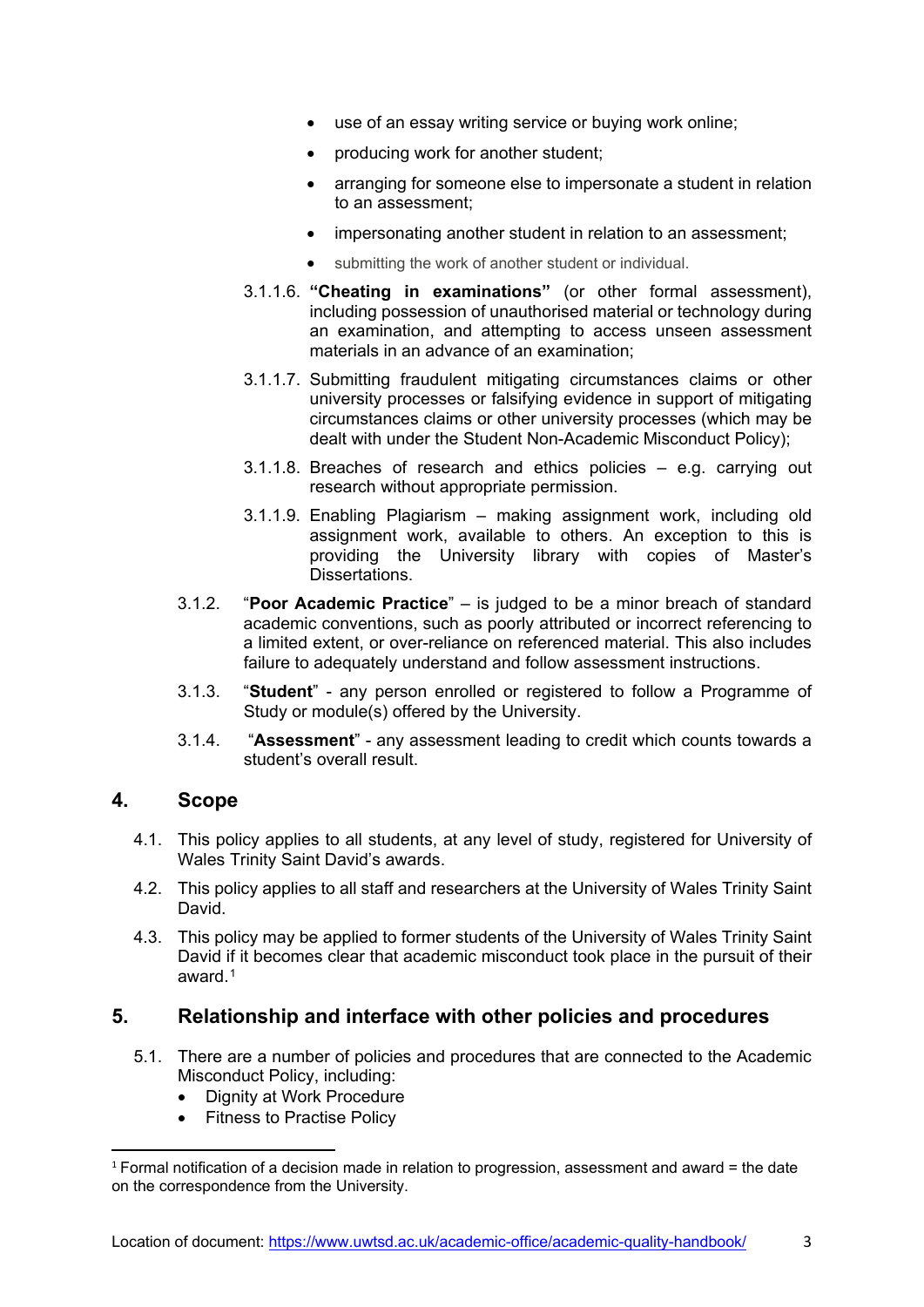- Support for Study Policy
- Mitigating Circumstances Policy
- Professional Relationship Policy
- Strategic Equality Plan
- Student Non-Academic Misconduct Policy
- 5.2. As part of the initial assessment of any case, the University will consider which policy/ies is/are the most appropriate to be used
- 5.3. The University will reassess this as appropriate and may change or add procedures as appropriate. It may be the case that two policies are run in parallel or it could be the case that one procedure follows the other where a case contains elements belonging to more than one policy (e.g. Academic and Non-Academic Misconduct).
- 5.4. Where two or more policies or procedures are applicable at the same time, normally one policy will be the primary policy in terms of process.
- 5.5. Students will be informed which policy, policies and /or procedures are used in their case and in which order they will be applied.

#### <span id="page-4-0"></span>**6. Responsibilities**

- 6.1. University Responsibilities:
	- 6.1.1. The sanctions against Academic Misconduct are overseen by Senate.
	- 6.1.2. The policy and procedural framework are overseen on behalf of Senate by the Associate Pro Vice-Chancellor (Academic Experience).
	- 6.1.3. Academic Misconduct Co-ordinators undertake a number of roles including:
		- 6.1.3.1. completing an initial investigation;
		- 6.1.3.2. making a recommendation as to whether a case needs to proceed to a Case Officer;
		- 6.1.3.3. providing advice and guidance to colleagues and students in relation to academic integrity.
	- 6.1.4. Case Officers fulfil a range of roles in relation to academic misconduct, including undertaking an initial assessment, and making a recommendation relating to an outcome. A case may have more than one Case Officer, each with a specific role in relation to the case.
	- 6.1.5. A Senior Officer, not involved at any previous stage, will undertake the review of an appeal.
	- 6.1.6. Deans of Institutes and Directors / Heads of Professional Units or equivalent at Collaborative Partnership Institutions are responsible for ensuring that the procedures outlined in this policy are used appropriately.
	- 6.1.7. Programme Managers are responsible for dealing appropriately and in line with the policy with informal concerns.
- 6.2. Student or Researcher Responsibilities:
	- 6.2.1. Awareness of University regulations and a commitment to academic integrity
	- 6.2.2. Avoiding academic misconduct
	- 6.2.3. Regularly checking their University email and the information provided through the student portal or equivalent at Collaborative Partnership **Institutions**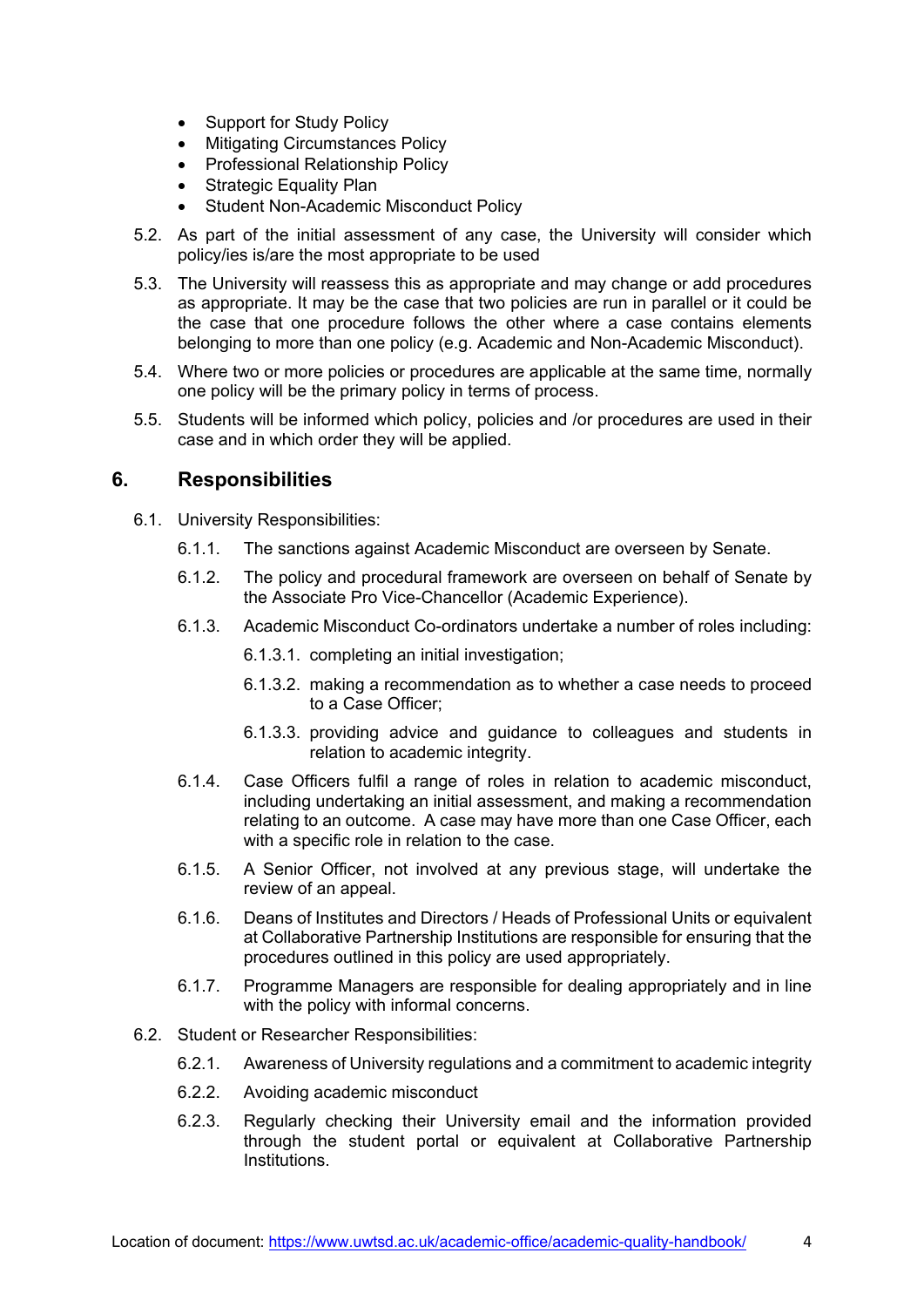# <span id="page-5-0"></span>**7. Reasonable adjustments**

- 7.1. If you have registered a disability or learning difficulty with the University, then you may find it beneficial to receive additional support to help you with the process. If so, please contact Student Services or equivalent at the Collaborative Partnership Institution at which you are studying, which is a useful source of advice and can assist with supplying the relevant documentation in an alternative format.
- 7.2. If you expect to find it difficult to meet the deadlines expressed in this Policy because of a registered disability or learning difficulty, you should inform the University of this, ideally before the relevant deadline elapses. Additional time may be granted for submissions that meet these grounds.
- 7.3. Where students have not already formally declared a disability to the University prior to the start of an academic misconduct process, they are advised to make such a declaration as soon as possible during the formal processes so that it is possible to make reasonable adjustments as appropriate.
- 7.4. The Student Services Department or equivalent at Collaborative Partnership Institutions will make the decision in relation to the exact nature of any reasonable adjustments needed, in consultation with the student and ensuring external advice is taken as appropriate. The Academic Misconduct process may be suspended until reasonable adjustments have been put in place.
- 7.5. Reasonable adjustments will be made as appropriate in relation to the Academic Misconduct process and communicating the outcome for all students who have a declared disability or other health issues.
- 7.6. All students will have the right to be accompanied by a person of their choosing at any meeting associated with the Academic Misconduct process and are required to inform the University in writing in advance of any meeting or hearing whether they intend to be accompanied. Legal representation is only allowed in exceptional circumstances. Such a request for legal representation needs to be made in writing to the Office of the Associate Pro Vice-Chancellor (Academic Experience). The accompanying person shall not normally contribute to the discussions.

#### <span id="page-5-1"></span>**8. Support**

- 8.1. Students are able to approach a member of staff, e.g. their Programme Manager, Lecturer, or Academic Misconduct Co-ordinator, to discuss informally any concerns that they have in relation to academic integrity or academic misconduct.
- 8.2. Once an Academic Misconduct allegation has been made, advice and guidance can be sought from an Academic Quality Officer.
- 8.3. In addition, the Students' Union offers students help and support in navigating University policies and procedures and resolving issues and problems.
- 8.4. Students are also able to seek support from Student Services or equivalent at Collaborative Partnership Institutions throughout the process.

# <span id="page-5-2"></span>**9. Procedures: general principles**

- 9.1. All Academic Misconduct cases will be handled by an appropriately independent member of the University.
- 9.2. References in this policy to steps or actions by specific University post holders shall be read as including reference to their nominees. In addition, in order to avoid delays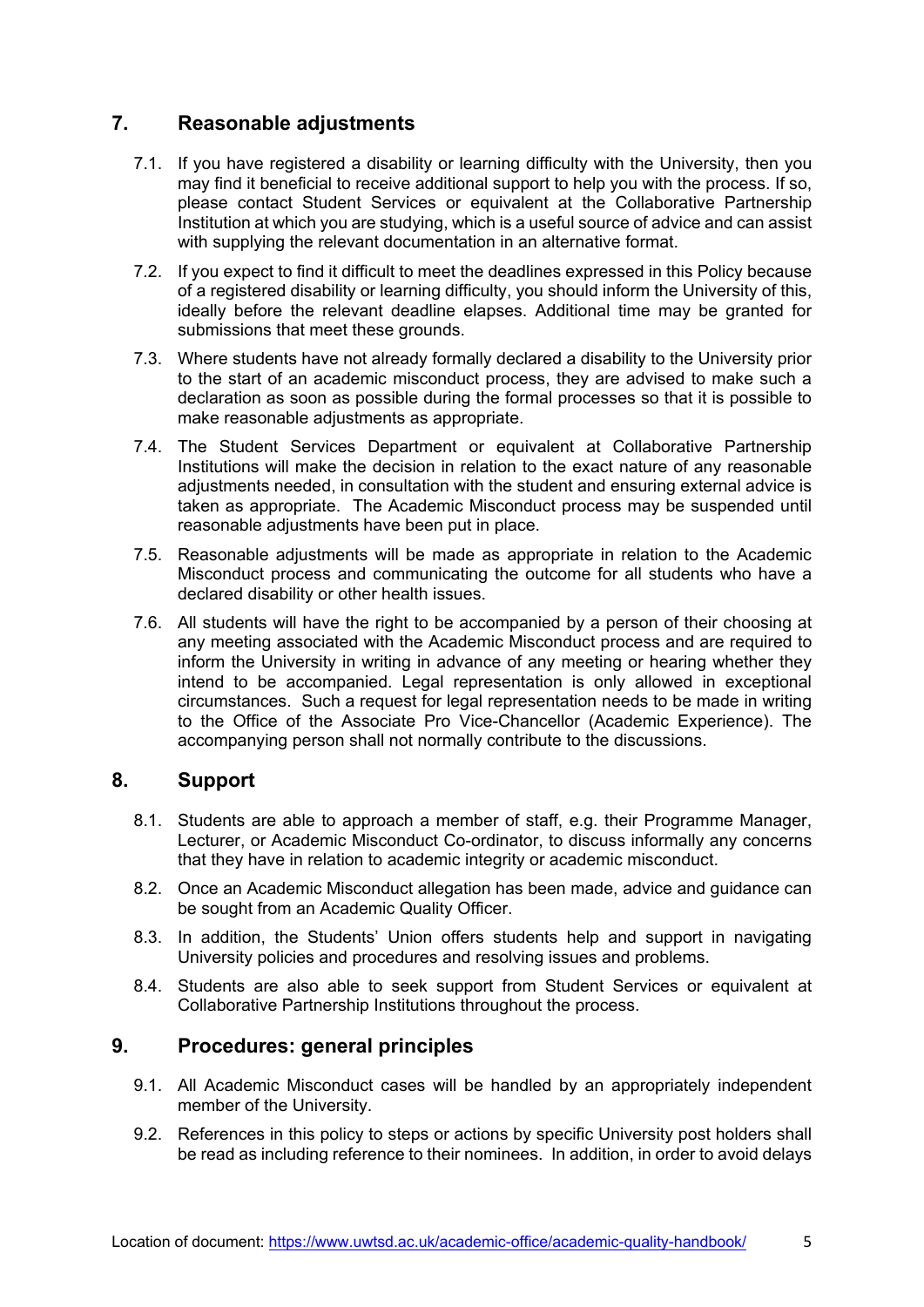or potential conflicts of responsibilities, other staff members may undertake tasks allocated to specific post holders.

- 9.3. Procedures for Academic Misconduct, outlined in this policy, describe the University's internal processes. Whilst seeking to ensure consistency of approach and application, the University reserves the right to vary the precise details of the procedure applied to the circumstances of a particular case and will inform student where this is the case
- 9.4. The University will wherever possible seek to adhere to the time limits outlined within these procedures, but in cases where there are special circumstances which require variance from specified time limits, the student will be advised of the reasons for this.
- 9.5. Where additional or alternative allegations are made against the student/staff during the process, the student will be told about the new or amended allegations and will be offered an opportunity to respond.
- 9.6. During the application of this policy the University reserves the right to adjourn any investigation or hearing and reconvene at a later date.
- 9.7. It is expected that students, their representatives and staff will act reasonably and fairly towards each other and will treat the appeal process with respect. Where students or staff contravene Dignity at Work principles, the University may take disciplinary action.
- 9.8. Where the Academic Misconduct process includes a meeting with the student, the student will be invited to such a meeting, normally at least two days before the meeting.
- 9.9. Where a student is invited to a meeting, the University reserves the right to proceed with such a meeting in the absence of the student, subject to the student having been properly notified of the date and time of the meeting. If the student either does not respond to the first invitation or responds that they are unable to attend on that date, they should be offered one additional date or reminder as appropriate. Where the student decides to leave any meeting associated with the process the University reserves the right to continue with such a meeting. Where appropriate, students will be offered the opportunity to attend meetings electronically if attendance in person is not possible.
- 9.10. The University does not allow for any meetings to be recorded covertly. Notes, minutes or pre-agreed recordings will be provided for each meeting held.
- 9.11. Where a meeting is recorded the student should be asked for their permission to do so.
- 9.12. Students will be supplied with a copy of this policy.
- 9.13. The University will ensure that all written records related to the case are clear, accurate, and appropriate and will be stored in accordance with relevant data protection legislation.

#### <span id="page-6-0"></span>**10. Identifying allegations of Academic Misconduct**

10.1. Deans of Institute or equivalent at Collaborative Partnership Institutions should identify an Academic Misconduct Co-ordinator to take responsibility for recording and co-ordinating allegations of academic misconduct within each Institute or Collaborative Partnership Institution.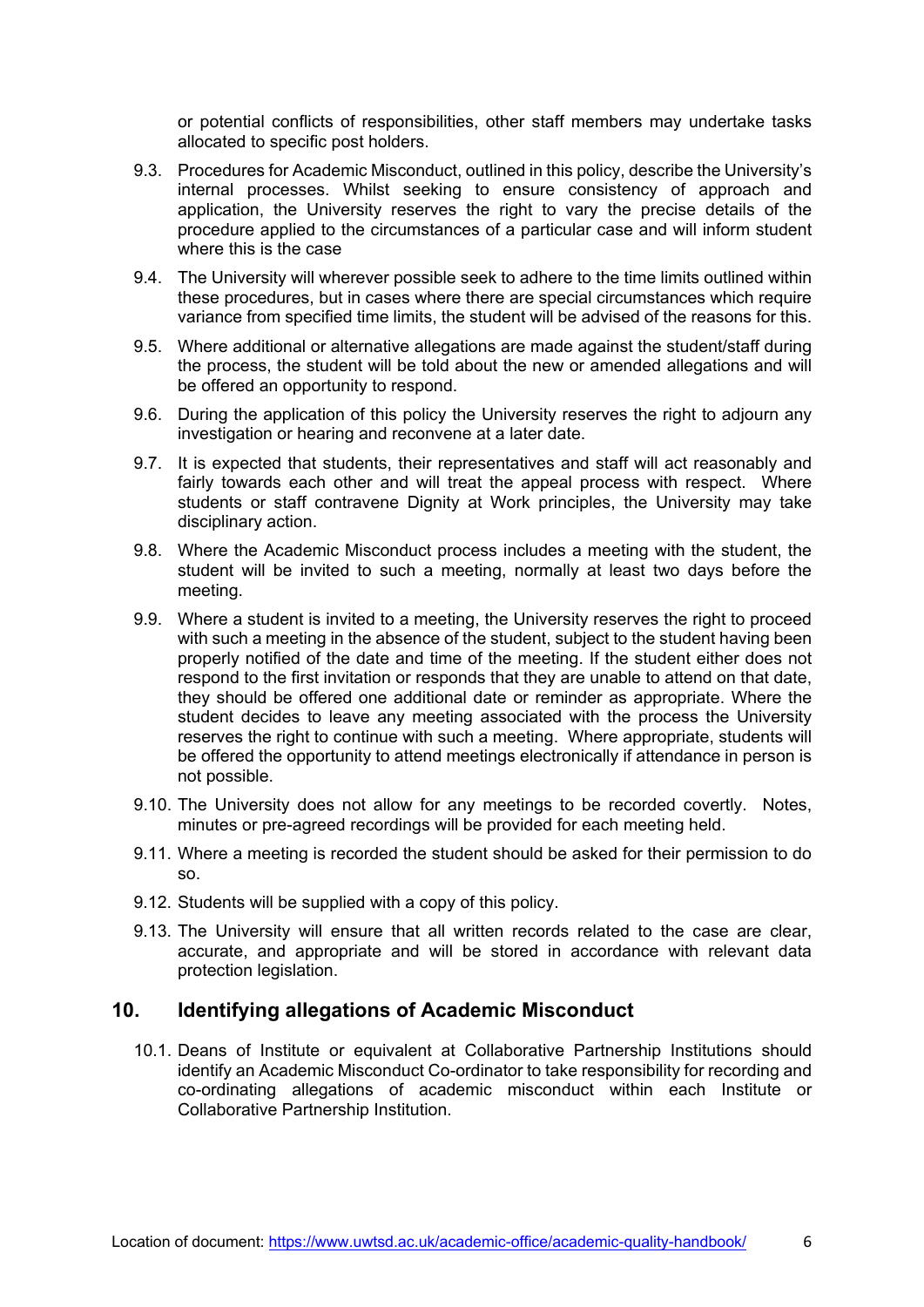- 10.2. In examinations:
	- 10.2.1. An invigilator who considers, or suspects, that a student is engaging in academic misconduct during an examination shall inform the student, preferably in the presence of a witness, that the circumstances will be reported.
	- 10.2.2. Failure to give such a warning shall not however prejudice subsequent proceedings.
	- 10.2.3. The invigilator will also inform the student that they may continue with their current, and any subsequent, examination(s) without prejudice to any decision which may be taken.
	- 10.2.4. Where appropriate, the invigilator shall confiscate and retain evidence relating to the alleged academic misconduct, so that it is available to any subsequent investigation.
	- 10.2.5. The invigilator shall report the circumstances to the Academic Misconduct Co-ordinator for further investigation as soon as possible using the Academic Misconduct Investigation Form, including any confiscated evidence.
- 10.3. Other than in examinations
	- 10.3.1. When a Module Tutor suspects academic misconduct other than in an examination - in relation, for example, to assessed coursework, dissertations or theses - the Tutor shall seek to document the evidence of academic misconduct as thoroughly as possible.
	- 10.3.2. The Module Tutor shall complete the Academic Misconduct Investigation Form and submit it to the Academic Misconduct Co-ordinator for further investigation as soon as possible, along with a copy of all relevant evidence.
- 10.4. During or subsequent to the marking period:
	- 10.4.1. An internal or external examiner who, whether in the course of the marking period or subsequently, considers or suspects that a student has engaged in academic misconduct, shall report the matter in writing to the Academic Misconduct Co-ordinator for further investigation at the earliest possible opportunity.

#### <span id="page-7-0"></span>**11. Initial investigation of allegations of academic misconduct**

- 11.1. The Academic Misconduct Co-ordinator shall undertake an investigation into the allegation to determine whether or not there is sufficient evidence of academic misconduct to proceed with the allegation.
- 11.2. Academic Misconduct Co-ordinators should refer to the Academic Misconduct Policy in determining the type and extent of any alleged academic misconduct.
- 11.3. In cases where it is difficult to document the evidence of academic misconduct (such as when a student is suspected of not having produced the work themselves), the Academic Misconduct Co-ordinator, may convene a Viva Voce examination to determine whether or not there is sufficient evidence of academic misconduct to proceed with the allegation.
- 11.4. Viva Voce examinations follow the Academic Misconduct Viva Voce Protocol.
- 11.5. If the finding of the Viva Voce examination is that there is sufficient evidence to support the allegation of academic misconduct, then the findings of the examination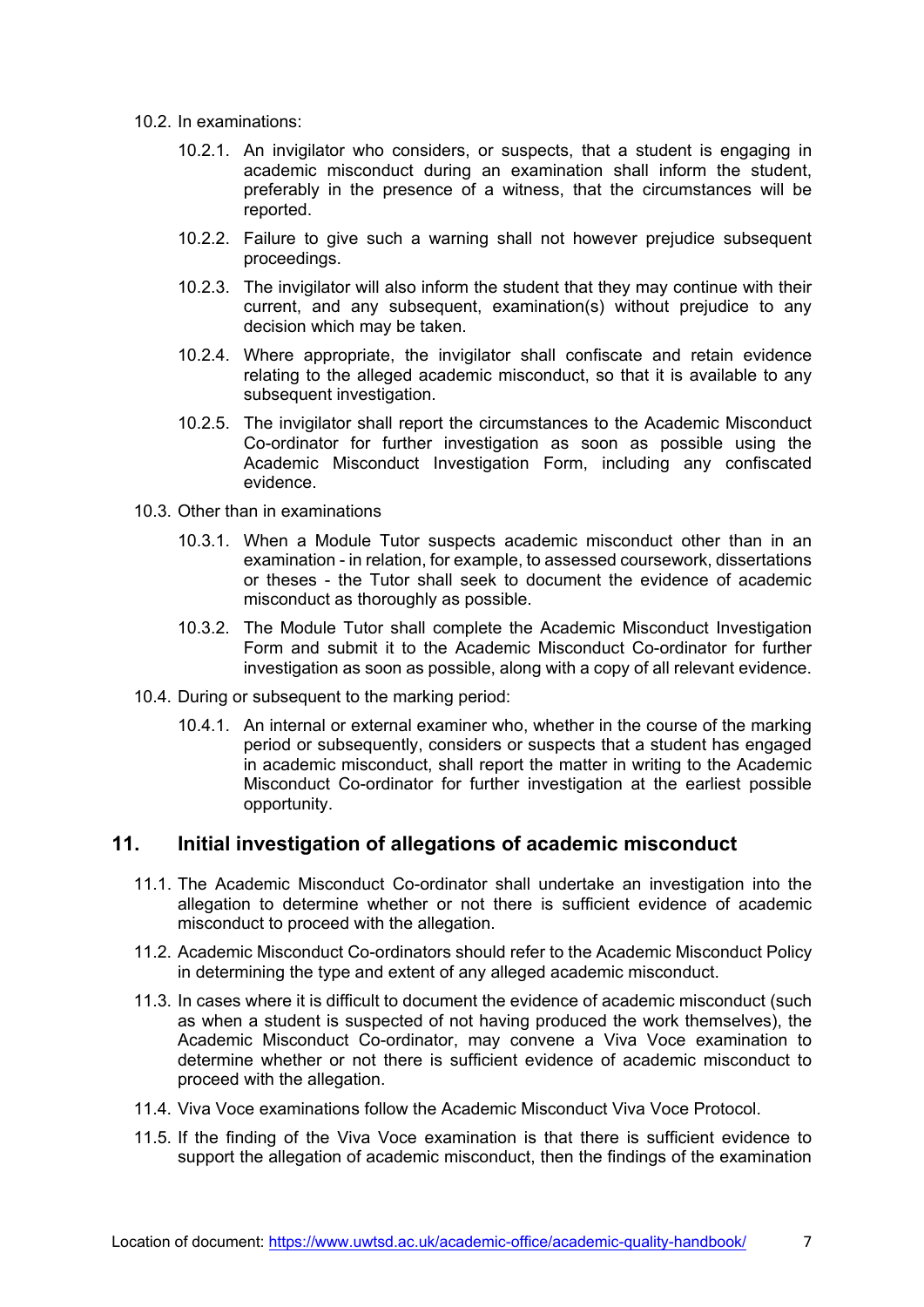will form the basis of the evidence which is presented to any subsequent investigation.

- 11.6. If it is concluded that there is not sufficient evidence to support the allegation of academic misconduct, then the Module Tutor will be instructed to mark the student's work following normal procedures. A record of all the relevant paperwork will be kept by the Academic Office.
- 11.7. If it is concluded that there is sufficient evidence to support the allegation of academic misconduct, then the completed Academic Misconduct Investigation Form will be submitted to the Academic Office which will initiate the next stage of the academic misconduct procedure.

#### <span id="page-8-0"></span>**12. Academic misconduct in research theses**

- 12.1. Where allegations of academic misconduct are raised during the examination process (including PhD probation) Chair of the Examining Board must be notified immediately, and the entire examination process will be put on hold while Academic Misconduct procedures are instigated.
	- 12.1.1. In the event that academic misconduct issues only arise during the viva the examination process will be put on hold and academic misconduct processes will be instigated.
- 12.2.Where allegations of academic misconduct are raised concerning the work of a research student prior to the examination process (this may include submissions to journals, conferences, or other publications, or work identified in the course of supervision), in the first instance the supervisory team should work to address whether the issues is poor academic practice or academic misconduct. If it is determined that it is academic misconduct or the student does not take steps to address issues of poor academic practice, then the case should be referred to the academic misconduct procedure and the Academic Misconduct Investigation Form should be completed.

#### <span id="page-8-1"></span>**13. Process for consideration of allegations of Academic Misconduct**

- 13.1. On receipt of an Academic Misconduct allegation, a Case Officer shall be appointed centrally.
- 13.2. Care will be taken to ensure that the Case Officer appointed is impartial and not implicated. The Case Officer is normally a member of University staff, but could, in exceptional circumstances, be external to the University.
- 13.3. If there are any concerns in relation to the Case Officer, parties are asked to express those concerns in writing to the Associate Pro Vice-Chancellor (Academic Experience) who will consider any such concerns.
- 13.4. The Case Officer will establish whether or not there are any concurrent allegations of Academic Misconduct or any previous substantiated allegations of academic misconduct against the student.
- 13.5. The Case Officer will contact the student to outline:
	- 13.5.1. the allegation of academic misconduct;
	- 13.5.2. the evidence available;
	- 13.5.3. the Academic Misconduct Guidelines and Penalties;
	- 13.5.4. an indication of the penalty which would be applied should the student accept the allegation.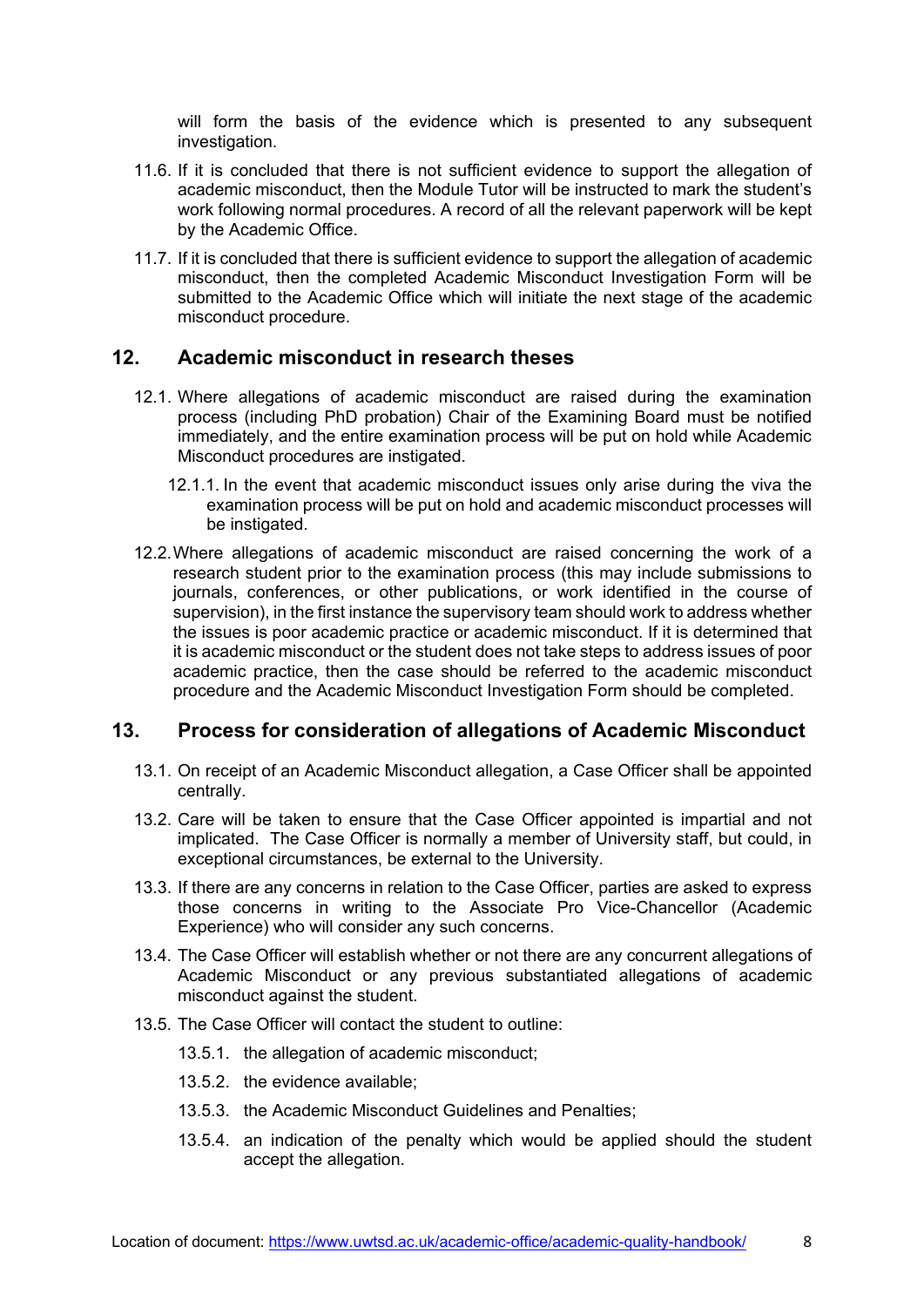- 13.6. The student will be asked to respond to the allegation, normally within 14 days, either accepting or denying the allegation of academic misconduct.
- 13.7. If no response is received within this time, the student will be deemed to have accepted the allegation of academic misconduct.
- 13.8. If a student accepts the allegation of academic misconduct or is deemed to have accepted the allegation of academic misconduct, then the appropriate penalty will be applied. The student shall be notified formally in writing of the penalty applied.
- 13.9. Where a student wishes to deny an allegation of academic misconduct, the student must provide a written explanation of the reasons for denying the allegation along with copies of any relevant evidence.
	- 13.9.1. Where a student fails to provide any written explanation or merely states that he/she is denying the allegation, the student will be deemed to have accepted the allegation of academic misconduct.
	- 13.9.2. Where the explanation relies solely on a claim that the academic misconduct was committed unintentionally or accidentally or that the academic misconduct was committed due to mitigating circumstances or a long-term impairment, the student will be deemed to have accepted the allegation of academic misconduct.
	- 13.9.3. In all other cases the allegation of academic misconduct will be referred to the Academic Misconduct Investigation Panel.
	- 13.9.4. In all cases in which the penalty would result in the expulsion of the student from the University will be referred to the Academic Misconduct Investigation Panel.

#### <span id="page-9-0"></span>**14. Academic Misconduct Investigation Panel and Formal Panels**

- 14.1. Academic Misconduct Investigation Panels membership consists of all Institute Academic Misconduct Co-ordinators and any other appropriately qualified and experienced staff from across the Institutes and Professional Services as identified by the Academic Office.
- 14.2. The Academic Office will appoint up to three appropriately qualified and experienced external persons as external members of the Academic Misconduct Investigation Panels.
- 14.3. Terms of Reference for Formal Panels and Academic Misconduct Investigation Panels:
	- 14.3.1. To consider the evidence submitted in relation to the allegation of academic misconduct.
	- 14.3.2. To determine whether the allegation has been substantiated, normally on the balance of probabilities.
	- 14.3.3. To make a definitive statement on the extent or level of academic misconduct in cases where an allegation has been substantiated.
- 14.4. The Academic Misconduct Investigation Panel shall normally meet within 30 days of receipt of the allegation. The meeting normally takes the form of a survey of the panel members. In the event that it takes longer to verify the facts to which the allegation refers, this period may be extended.
- 14.5. In exceptional circumstances, where the Academic Misconduct Investigation Panel, on considering the evidence, is not able to determine an outcome, the Panel may decide to require the student to attend a Formal Panel meeting in person.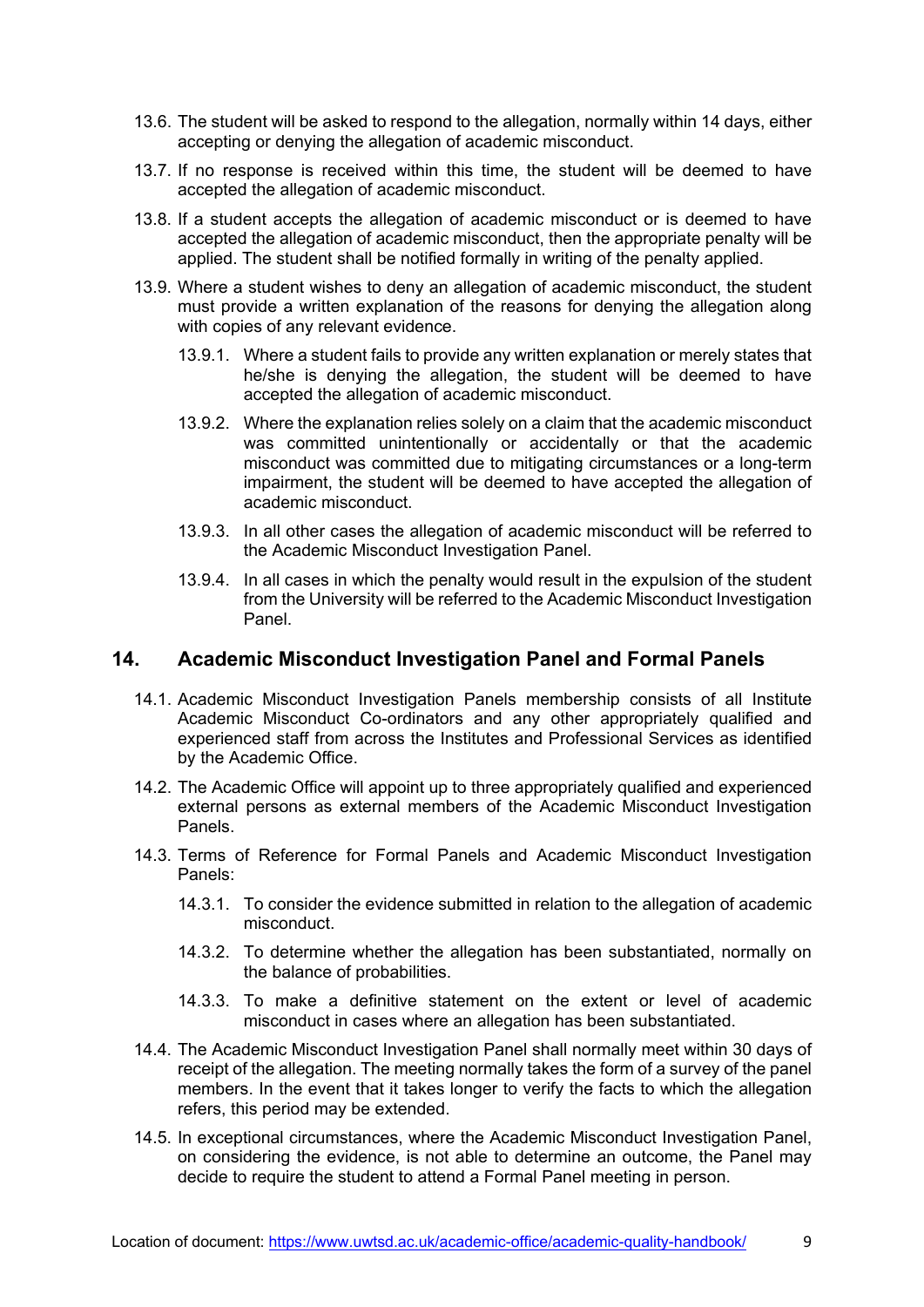- 14.6. The date of the meeting of the panel, membership, and format of the Formal Panel will be communicated to the student in advance of the proceedings, normally not less than 10 days in advance of the meeting.
- 14.7. Membership of running of Formal Panels is defined in SC15: Format and Membership of Formal Panels
- 14.8. Any documentation for the meeting of the panel will be circulated to the members of the Formal Panel, the student, the Academic Misconduct Co-ordinator and the Case Officer, normally not less than five days in advance of the meeting.
- 14.9. Following the meeting the student will be formally notified of the outcome in writing within 14 days of the meeting of the Formal Panel.
- 14.10. Where a Formal Panel requires the advice of an expert to deal with a question of fact or special difficulty, such an expert may provide a written report in advance of the panel and, where appropriate, may be invited to the panel to provide expert evidence and advice to the Panel.

#### <span id="page-10-0"></span>**15. Panel Outcomes**

- 15.1. The Panel shall be empowered to take one of the following decisions:
	- 15.1.1. To substantiate the allegation of academic misconduct;
	- 15.1.2. To reject the allegation of academic misconduct.
- 15.2. If the allegation has been substantiated, the panel must determine the extent of the academic misconduct and the appropriate penalty.
- 15.3. If the finding of the Panel is that the allegation has not been substantiated, the student shall be notified formally in writing of the Panel's decision and that the matter is therefore closed, normally within 14 days of the meeting of the Panel.
- 15.4. If the finding of the Panel is that the allegation has been substantiated, the student shall be notified formally in writing of the Panel's decision and of the penalty applied, normally within 14 days of the meeting of the Panel.
- 15.5. In the event that the allegation has been substantiated, the appropriate Examining Board will be informed of the decision and the penalty to be applied.
- 15.6. The Panel may make recommendations for consideration through the University's committee structure as appropriate on any matter arising from the consideration of academic misconduct cases.

# <span id="page-10-1"></span>**16. Review of Academic Misconduct Outcome**

- 16.1. If the student is dissatisfied with the outcome of the formal stage, they may be able to request a review.
	- 16.1.1. A request for a review may only be made on one or more of the following grounds:
		- 16.1.1.1. irregularities in the conduct of the academic misconduct procedure, which are of such a nature as to cause reasonable doubt whether the same decision would have been reached had they not occurred;
		- 16.1.1.2. the existence of new material evidence which the student was unable, for compelling reasons, to provide earlier in the process.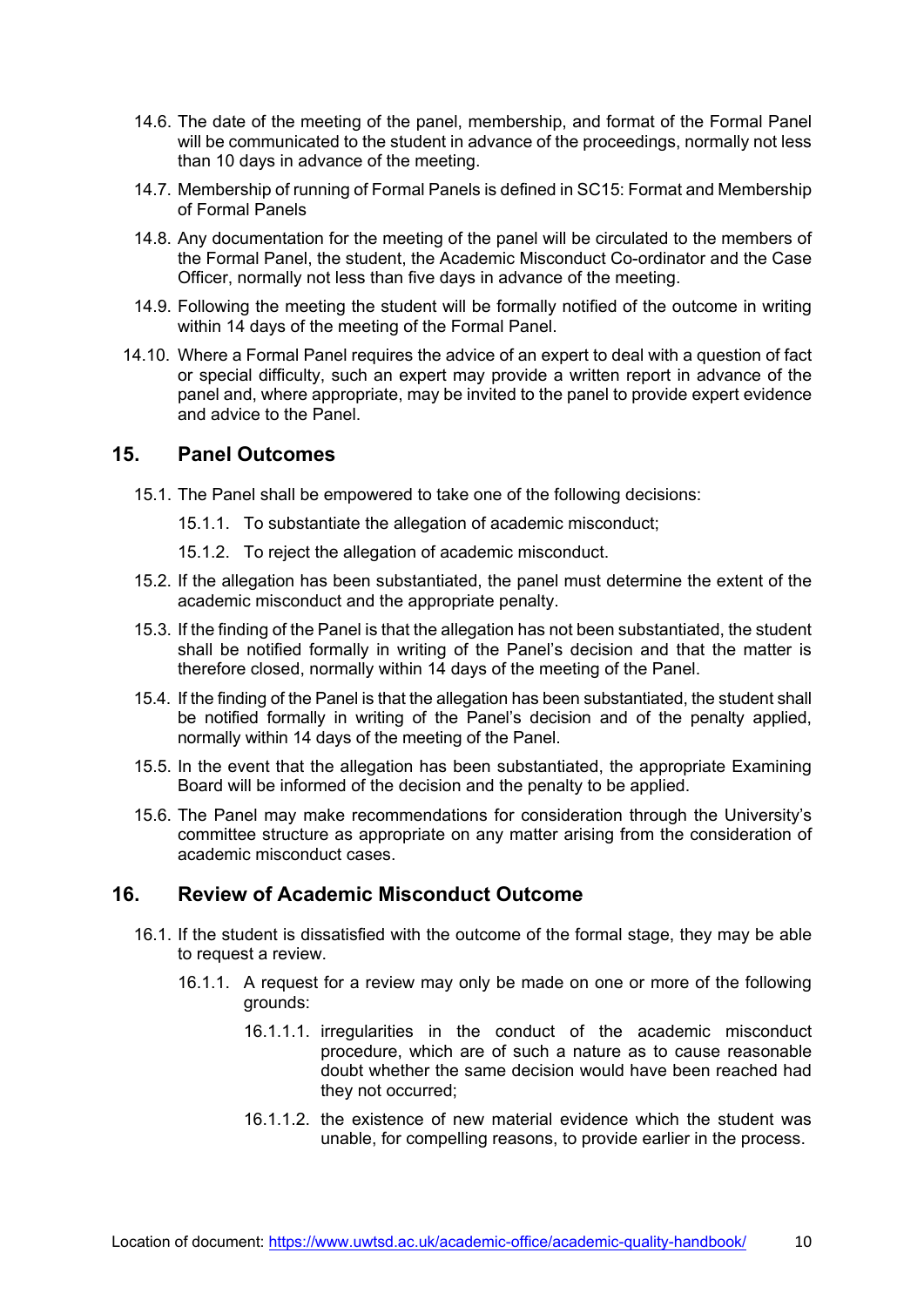- 16.1.1.3. that evidence is available to show that the outcome reached at an earlier stage was unreasonable. In this context, unreasonable shall be taken to mean that the outcome was not a possible conclusion which a similar hearing or process of consideration might have reached..
- 16.2. A request for review of the Academic Misconduct outcome must be received on the required form not later than 14 days after the notification of the outcome.
- 16.3. Simple notice of a desire to request a review by a student within the above deadline shall not be deemed to constitute a formal request for review and shall not be accepted.
- 16.4. A request for review received after the above deadline will be deemed to be out of time and will not be considered unless there is independent evidence to show compelling reasons as to why the request for review was not submitted in a timely manner.
- 16.5. Where a request for review is deemed out of time, the University will issue a Completion of Procedures Letter on request, noting the reason why the request for review was not considered and advising the student that he/she may be able to take his/her complaint to the Office of the Independent Adjudicator (OIA) for Higher Education.
- 16.6. If no request for review is received within 14 days, the University will assume that the student does not wish to request a review. Where the student subsequently requests a Completion of Procedures Letter, the University will issue a Completion of Procedures Letter, noting that the student did not engage with the request for review procedures in a timely manner and advising the student that they may be able to take his/her complaint to the Office of the Independent Adjudicator (OIA) for Higher Education.
- 16.7. A suitable senior officer shall review the request to ascertain if the request has been made on permissible grounds and if a clear case has been made. They may refuse any request which is not based on the grounds stated above or in which it is apparent that no clear case to review the outcome has been made. The student shall be informed by means of a Completion of Procedures Letter that the request for review has been rejected and that the original outcome stands. The student will be advised that he/she may be able to take his/her complaint to the Office of the Independent Adjudicator (OIA) for Higher Education.
- 16.8. If it is determined that the request has been made on permissible grounds and that a clear case for reviewing the appeal outcome has been made, the senior officer shall consider the request.
- 16.9. In reaching a decision, the senior officer shall base his/her decision on the evidence of the student's submission together with any further evidence which he/she considers relevant. This review stage will not usually consider the issues afresh or involve a further investigation. No hearing will be held as part of the review process. A hearing can only be held if the matter has been referred back to the formal stage for reconsideration
- 16.10. The senior officer shall be empowered to take one of the following decisions:
	- 16.10.1. to reject the review and uphold the original outcome;
	- 16.10.2. to uphold the review and refer the matter back to the Academic Misconduct Panel;
	- 16.10.3. to instruct that appropriate action be taken to remedy the situation.
- 16.11. The decision of the senior officer shall be final, and the matter shall, therefore, be regarded as closed. There shall be no further discussion of the decision of the senior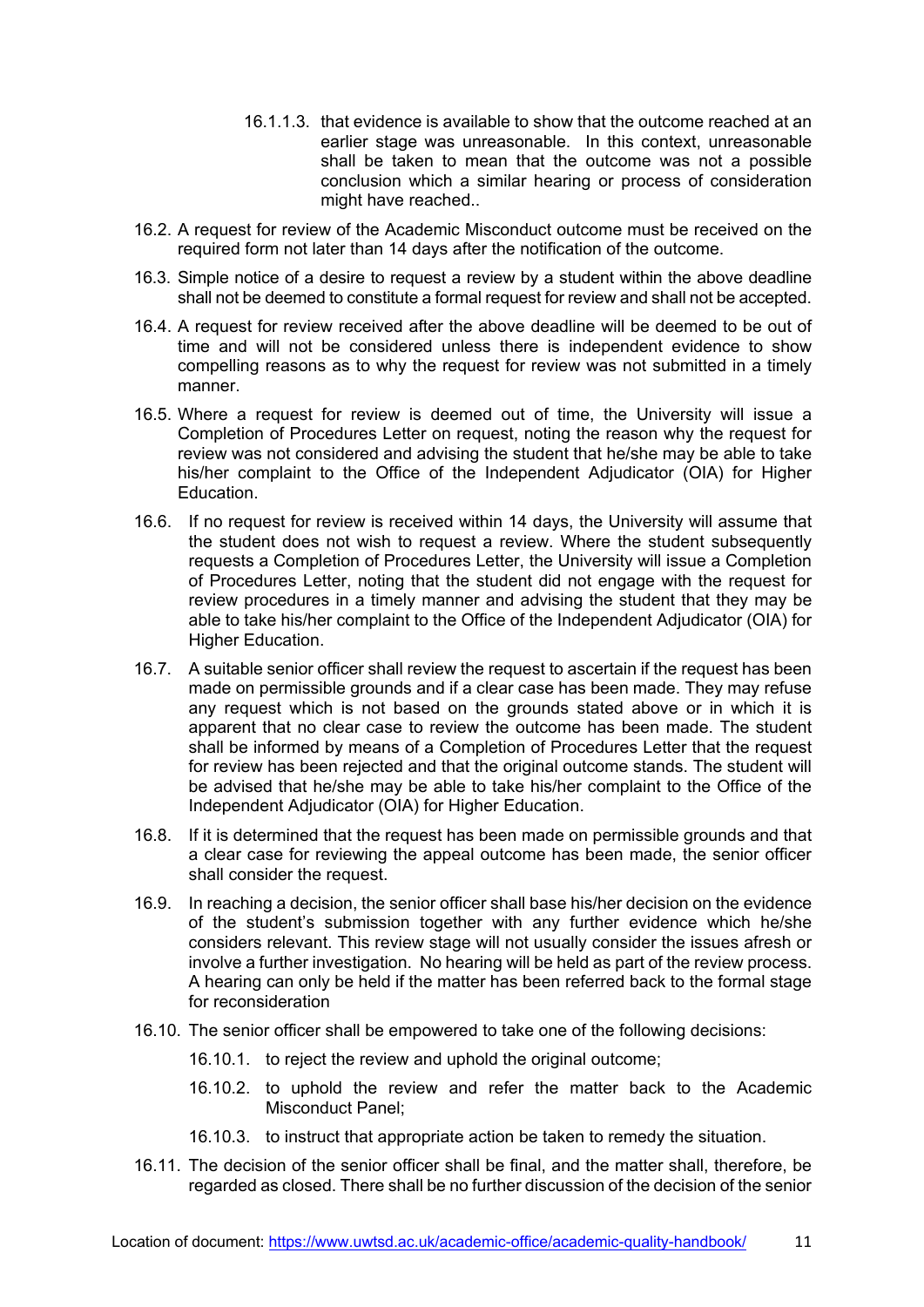officer with the student or any other person. There shall be no right to request a further review of the appeal outcome.

- 16.12. The decision of the senior officer shall be communicated to the student, normally within 30 days of receipt of the request for review by a Review Outcome letter. If the review of outcome is rejected, the student will be advised, by means of a Completion of Procedures letter, that they may be able to take their complaint to the Office of the Independent Adjudicator (OIA) for Higher Education.
- 16.13. If on receipt of the Review Outcome Letter, the student is dissatisfied with the outcome, the appellant may request a Completion of Procedures Letter be issued which will advise the appellant that he/she may be able to take his/her complaint to the Office of the Independent Adjudicator (OIA) for Higher Education.

#### <span id="page-12-0"></span>**17. Status of students who have submitted requests for review**

17.1. Where a request for review has been submitted, the original decision shall stand until the final outcome of the review procedure is known.

#### <span id="page-12-1"></span>**18. Reconsideration of the same offence**

- 18.1. The University may reconsider an allegation if new evidence emerges which, for good reason, could not have been obtained by the University at the time.
- 18.2. In deciding whether it is appropriate to consider an allegation for the second time, the University will consider:
	- 18.2.1. whether the outcome of the first process has been called into question, and if so why;
	- 18.2.2. the length of time that has elapsed and the effect of this on the reliability of any evidence to be considered;
	- 18.2.3. the severity of the alleged offence;
	- 18.2.4. the impact on the student of undergoing a second Academic Misconduct procedure;
	- 18.2.5. whether leaving the matter unaddressed would impact on matters of fitness to practise or on any obligations the University has to professional or regulatory bodies in respect of a particular student's character.

#### <span id="page-12-2"></span>**19. Completion of Procedures and Independent Review**

19.1. Complaints to the Office of the Independent Adjudicator (OIA) for Higher Education must be made within 12 months of the effective date of the Completion of Procedures Letter. The effective date of a Completion of Procedures Letter will normally be the date on which it is issued. Where a request for review is deemed out of time or where a Completion of Procedures Letter is requested more than 30 days after the notification of the final decision, the effective date of any Completion of Procedures Letter will normally be the date upon which the final decision was made. Full details of the procedure will be available from the OIA website: [www.oiahe.org.uk.](http://www.oiahe.org.uk/)

#### <span id="page-12-3"></span>**20. Confidentiality parameters**

20.1. The University will be mindful of its obligations under relevant data protection regulations and the Equality Act 2010 in relation to any information shared about the appeal.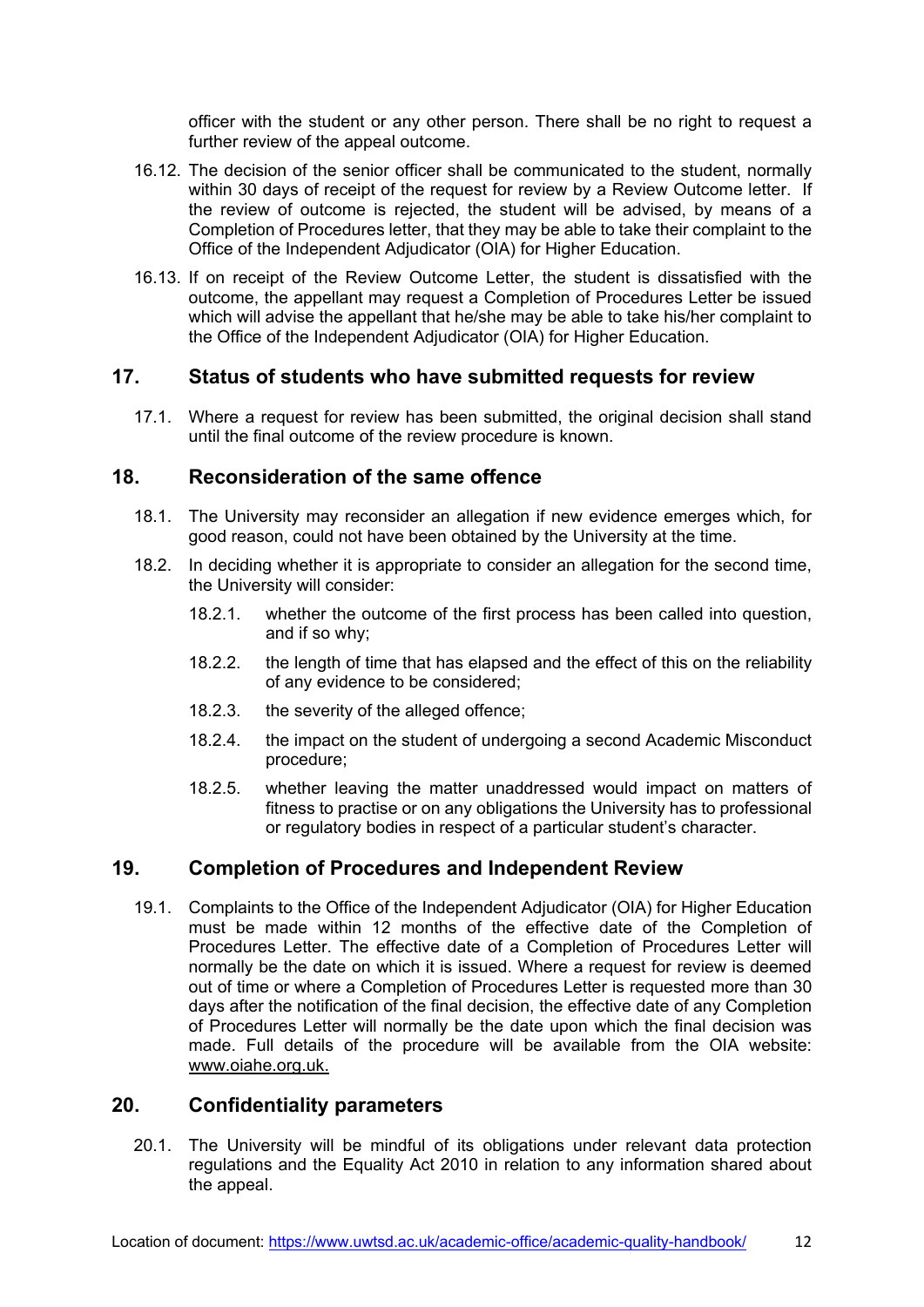20.2. All parties will be reminded of the confidentiality associated with the procedures outlined above. Information associated with the case will be disclosed to as few people as possible.

# <span id="page-13-0"></span>**21. Standard timelines**

21.1. Throughout the policy standard timelines are mentioned for key stages of the process. The University will wherever possible seek to adhere to the time limits outlined within these procedures, but in cases where there are special circumstances which require variance from specified time limits, the student and any other relevant parties will be advised of the reasons for this. Processes may need to be suspended.

| <b>Key stage</b>                                                                            | <b>Standard timeline</b>                                            |
|---------------------------------------------------------------------------------------------|---------------------------------------------------------------------|
| Invitation to meetings with Case<br>Officers                                                | Notice provided not less than 2 days                                |
| Completion of investigative process                                                         | Within 20 days                                                      |
| Information about the format of the<br>formal panel, membership, date and<br>venue          | Notice provided not less than 10 days in<br>advance of the meeting  |
| Circulation of any documentation<br>associated with the meeting of the<br>panel             | Notice provided not less than 5 days in<br>advance of the meeting   |
| Notification in writing of the outcome<br>following an Academic Misconduct<br>panel meeting | Within 14 days                                                      |
| Completion of the formal process                                                            | Within 40 days                                                      |
| Review of outcome request                                                                   | Within 14<br>days of the date of the notification of the<br>outcome |
| Completion of the review of outcome<br>process                                              | Within 30 days of the request for review<br>being received          |

# **22. Monitoring**

<span id="page-13-1"></span>22.1. A student case overview report will be submitted annually to Senate and the relevant Council Committee by the Associate Pro Vice-Chancellor (Academic Experience). This report will also monitor the effectiveness of the policy.

# <span id="page-13-2"></span>**23. Resource implications**

| <b>Implication</b> | <b>Detail</b>                                                                                                                      |
|--------------------|------------------------------------------------------------------------------------------------------------------------------------|
| Finance            | Training for all University members of staff involved in academic<br>misconduct procedures (e.g. Case Officers, Chairs and members |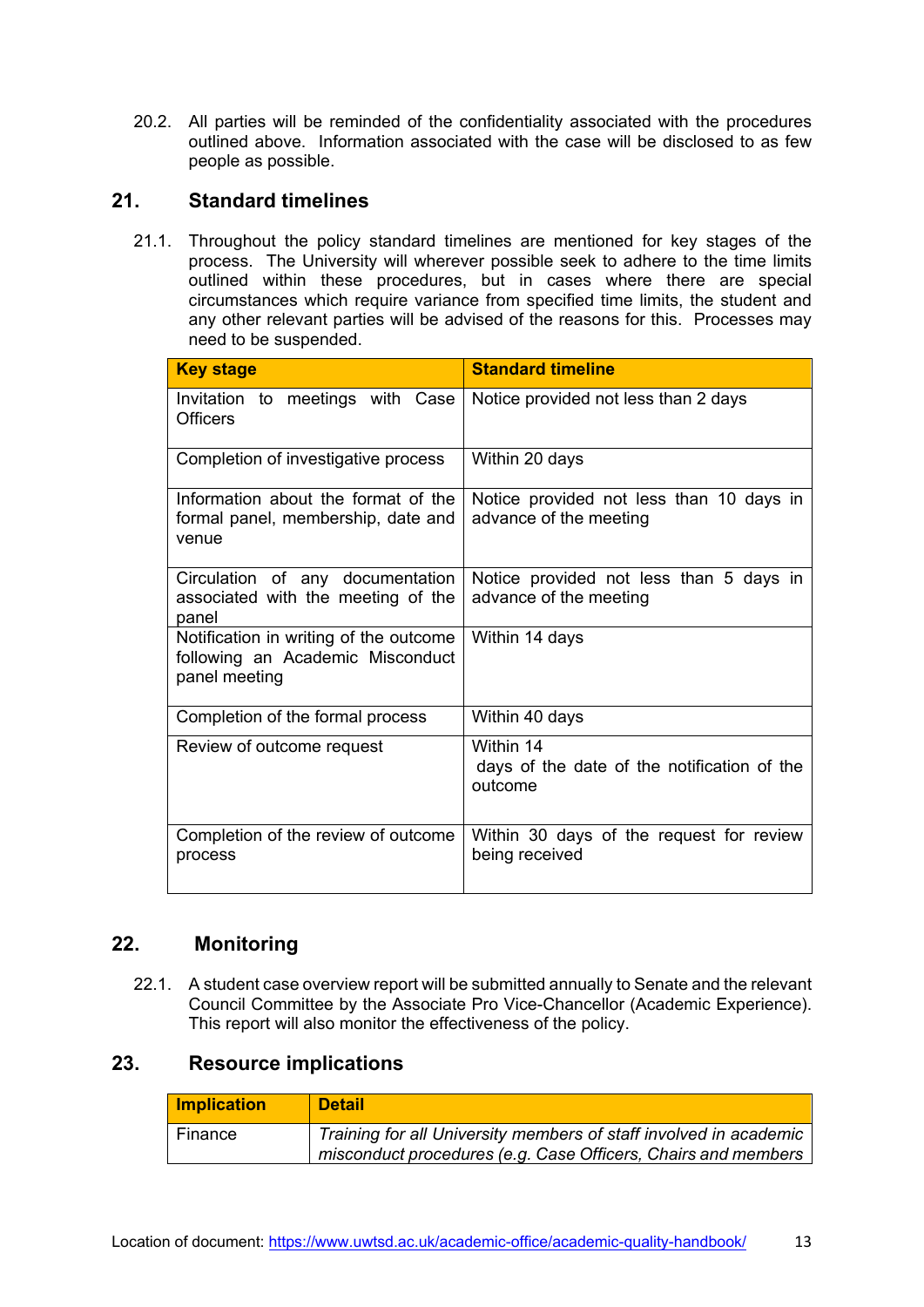|            | of Academic Misconduct Panels, staff providing support to<br>students, Senior Officers, minute takers)                                                         |  |  |
|------------|----------------------------------------------------------------------------------------------------------------------------------------------------------------|--|--|
| Staff      | No additional resource anticipated.                                                                                                                            |  |  |
| Assets     | There are no identified asset costs.                                                                                                                           |  |  |
| Partners   | Consideration will be given to the application of this policy across<br>the dual-sector group.                                                                 |  |  |
| Timescales | Once approved the policy will be implemented immediately. The<br>policy will be regularly monitored to ensure ongoing compliance<br>with relevant legislation. |  |  |
| Leadership | APVC (Academic Experience)                                                                                                                                     |  |  |

# <span id="page-14-0"></span>**24. Impact Assessment**

| <b>Implication</b>                    | Impact considered<br>(Yes/No) | <b>Impact Identified</b>                                                                                                                             |
|---------------------------------------|-------------------------------|------------------------------------------------------------------------------------------------------------------------------------------------------|
| Legal                                 |                               | The policy conforms with:                                                                                                                            |
|                                       |                               | Contract and consumer law<br>The Human Rights Act 1998<br>The Equality Act 2010<br>Natural Justice (fairness)<br>Data Protection Act 2018 (and GDPR) |
| Contribution to the<br>Strategic Plan |                               | The policy aligns with the values expressed in<br>the Strategic Plan.                                                                                |
| Risk analysis                         |                               | Policy compliance mitigates against complaints<br>to the OIA and complaints to the ICO.                                                              |
| Equality                              |                               | The policy will ensure adherence to provisions<br>of the Equality Act.                                                                               |
| Welsh language                        |                               | The policy aligns with principles expressed by<br>the Welsh Language Act.                                                                            |
| Environmental<br>and sustainability   |                               | None identified.                                                                                                                                     |
| Communication<br>Media / Marketing    |                               | The policy will be made available to staff and<br>students via Hwb                                                                                   |

# <span id="page-14-1"></span>**25. Policy author:**

25.1. Dr Mirjam Plantinga, APVC (Academic Experience)

# <span id="page-14-2"></span>**26. Document version control**

| <b>Version No.</b> | <b>Reason for change</b> | Author | Date of Change |
|--------------------|--------------------------|--------|----------------|
| 0.1                | Draft policy             | MP     | 08.08.2019     |
| 0.2                | Final approved policy    | MP     | 16.10.2019     |
| 1.0                | <b>Annual Update</b>     | ΚE     | 20.08.2020     |
| 1.1                | Annual Update            | ΚE     | 15.09.2021     |

**Current status of Policy**: approved

**Is the Policy applicable to:** HE

#### **Date ratified by Academic Standards Committee**: 16/10/2019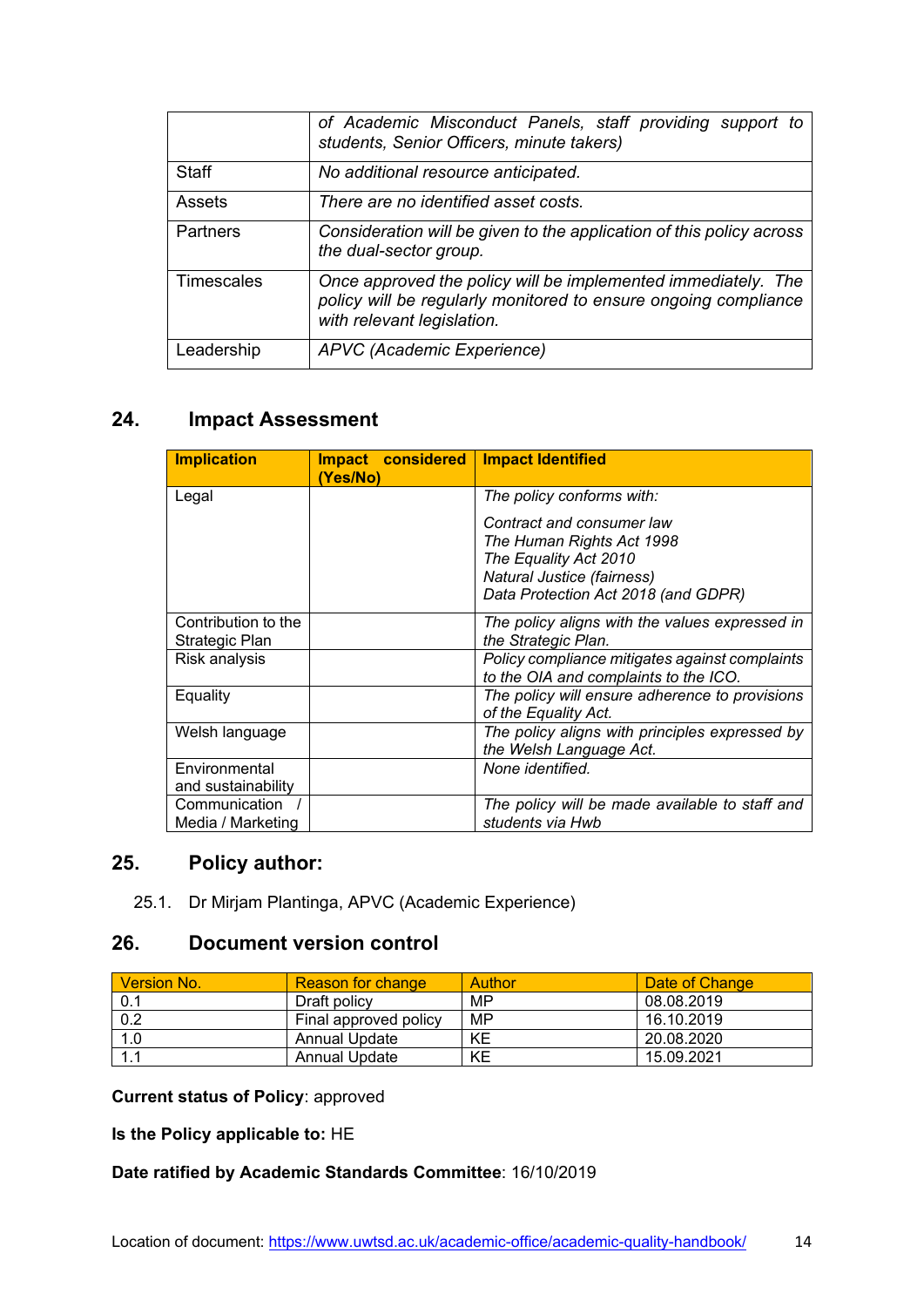**Date effective from**: 01/09/2019 **Policy review date**: 01/06/2020 **For publication:** on UWTSD website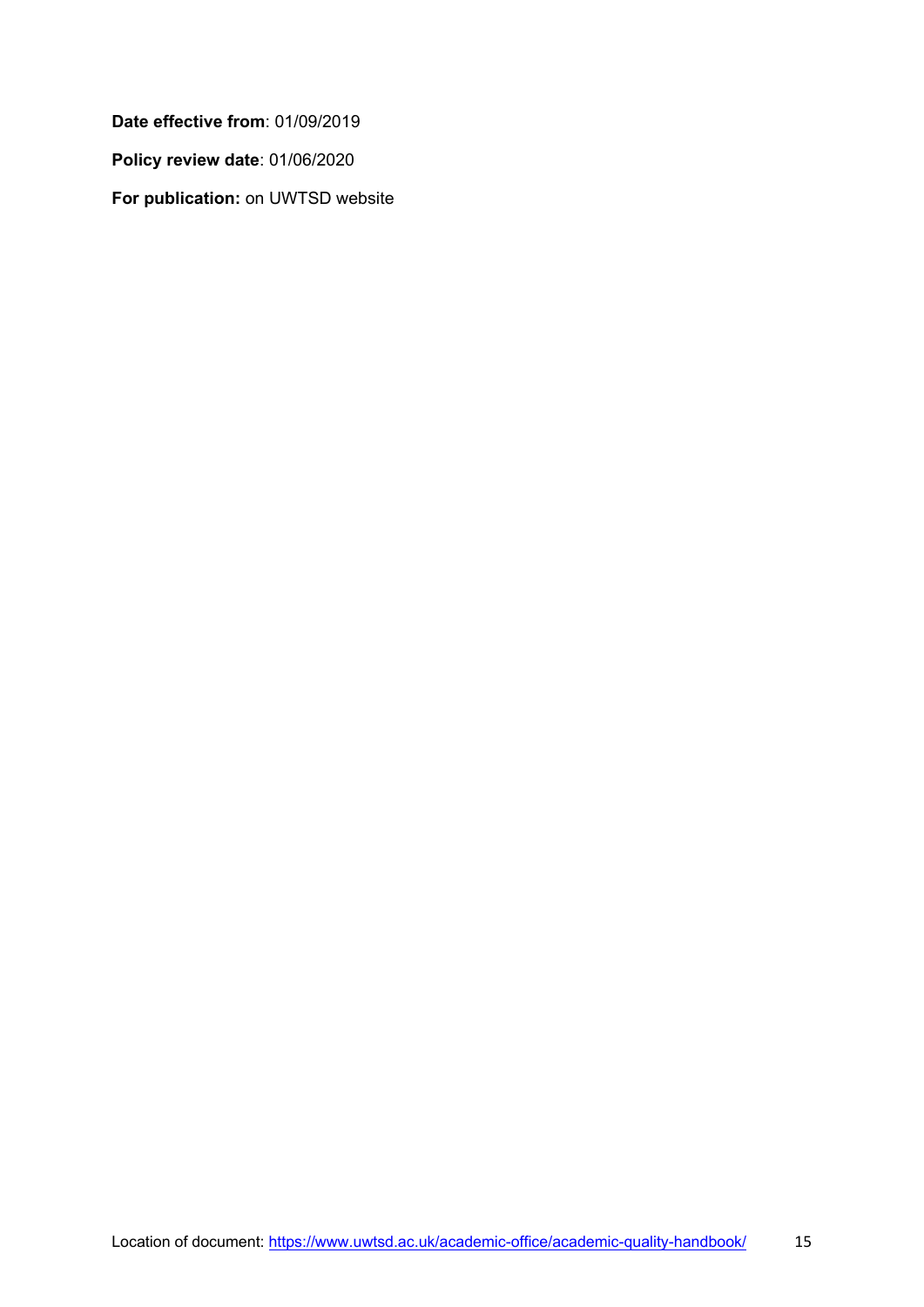# <span id="page-16-0"></span>**27. Academic Misconduct Penalties**

- 27.1. In all cases where the allegation of Academic Misconduct is substantiated (either by the student's own admission or by the findings of an Academic Misconduct), the outcome is noted on the student's record and the student may be placed on a monitoring system such as Academic Probation.
- 27.2. Assessed work (non-research degree)

If an allegation has been substantiated, then the following will be used to calculate the penalty imposed:

#### 27.2.1. Level of student:

| Level 3            | 50 points  |
|--------------------|------------|
| Level 4            | 70 points  |
| Level 5            | 115 points |
| Level 6            | 140 points |
| Level <sub>7</sub> | 175 points |

#### 27.2.2. History of Academic Misconduct

| <b>Second Substantiated Offence</b>                                                                                                                              | 50 points                                                                                                                       |
|------------------------------------------------------------------------------------------------------------------------------------------------------------------|---------------------------------------------------------------------------------------------------------------------------------|
| <b>Third Substantiated Offence</b>                                                                                                                               | 150 points                                                                                                                      |
| For second and third offences – if extent<br>of previous offences was at least<br>"moderate" and resulted in a penalty of<br>all components in module awarded 0% | 50 points                                                                                                                       |
| <b>Fourth Substantiated Offence</b>                                                                                                                              | Automatic penalty: Student expelled<br>from University (loses all credit from<br>current level of study on<br>the<br>programme) |

#### 27.2.3. Number of allegations under consideration

| One           | 0 points   |
|---------------|------------|
| l wo          | 50 points  |
| Three or more | 100 points |

#### 27.2.4. Value of individual component

| 8 credits or less  | -30 points |
|--------------------|------------|
| 30 credits or more | 30 points  |

#### 27.2.5. Extent of Academic Misconduct (Relevant percentage of report subject to academic misconduct, which may be lower or higher than the percentage indicated by Turnitin)

| Minimal $(5%)$ | 210 |
|----------------|-----|
| Minor (5%-20%) | 235 |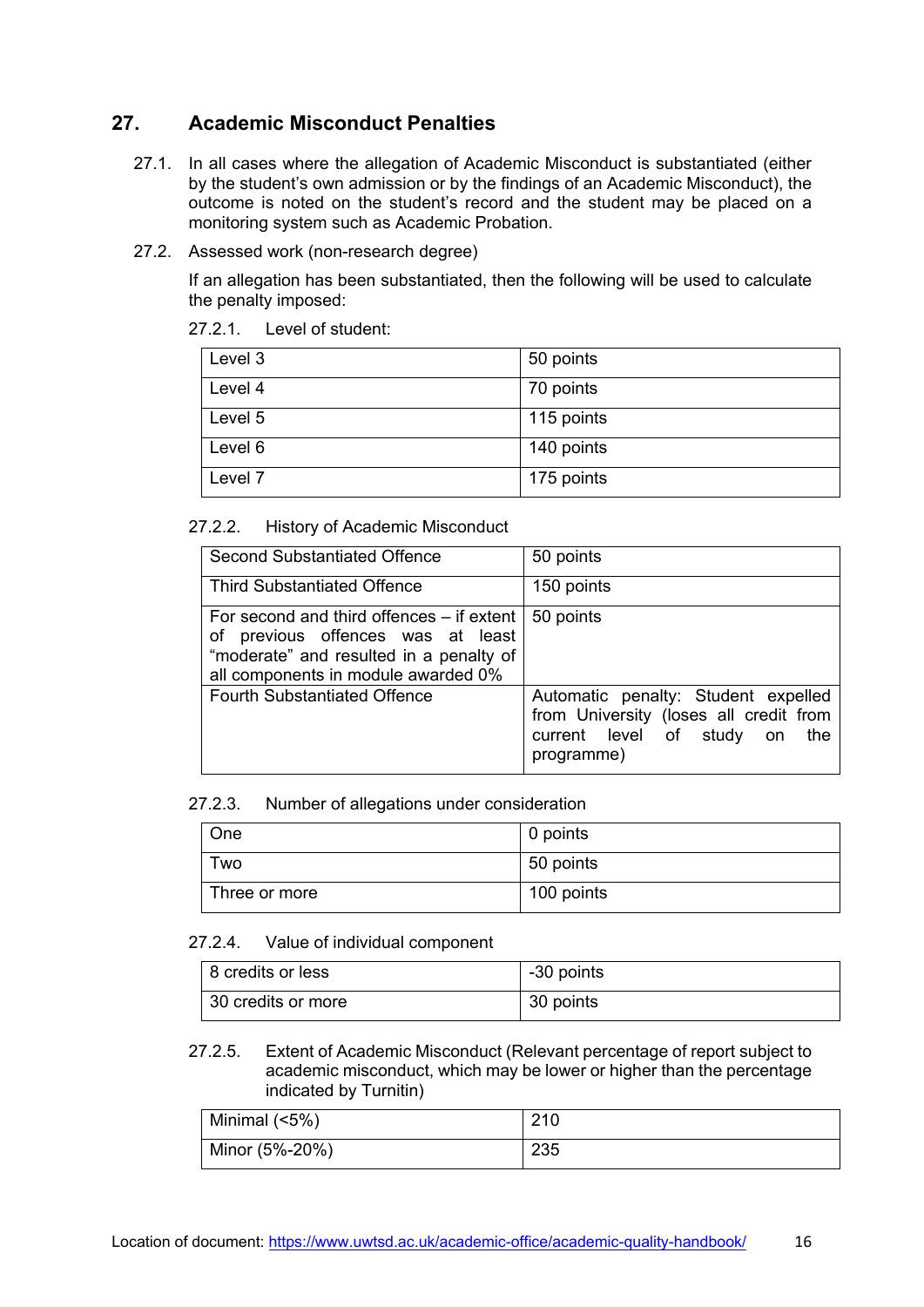| Moderate (21%-50%) | 260 |
|--------------------|-----|
| Serious (51%-85%)  | 290 |
| Severe (>86%)      | 355 |

#### 27.2.6. Academic Misconduct (Formal Examination)

| Unauthorised information (general)           | 260 points            |
|----------------------------------------------|-----------------------|
| Communicate with any other person            | 290 points            |
| Unauthorised information (specific)          | 355 points            |
| student<br>Impersonate<br>or<br>impersonated | be $\vert$ 375 points |

#### 27.2.7. Mitigation

| Student Accepts | -40 points |
|-----------------|------------|

27.2.8. Calculation of Penalty Tariff

#### **Points Penalty**

- 190 329 Formal warning letter (further offences will be repeat offences)
- 330 424 Component awarded mark of 0% (fail)
- 425 524 All components in module awarded mark of 0% (fail)
- 525 559 Student expelled from University and is disqualified from any further study at the University (retains credit previously gained)
- 560+ Student expelled from University and is disqualified from any further study at the University (loses all credit from current level of study on the programme)
- 27.2.9. Panel Discretion
	- 27.2.9.1. A decision about a penalty will take into account as appropriate a student's particular circumstances (e.g. mitigating circumstances and declared disabilities) as well as unintended impacts (e.g. in relation to a declared disability or an international student's visa status).
	- 27.2.9.2. For students in the highest band, Panels may request that the student's previous work be investigated for academic misconduct. If it is subsequently substantiated that there has been previous academic misconduct, the Panel has discretion to decide that the student will lose all credit from the programme of study.

#### 27.3. Research Degree

- 27.3.1. A panel considering academic misconduct in the examination of a research degree, will have the following outcomes available:
	- 27.3.1.1. A determination that the allegation of academic misconduct is unsubstantiated;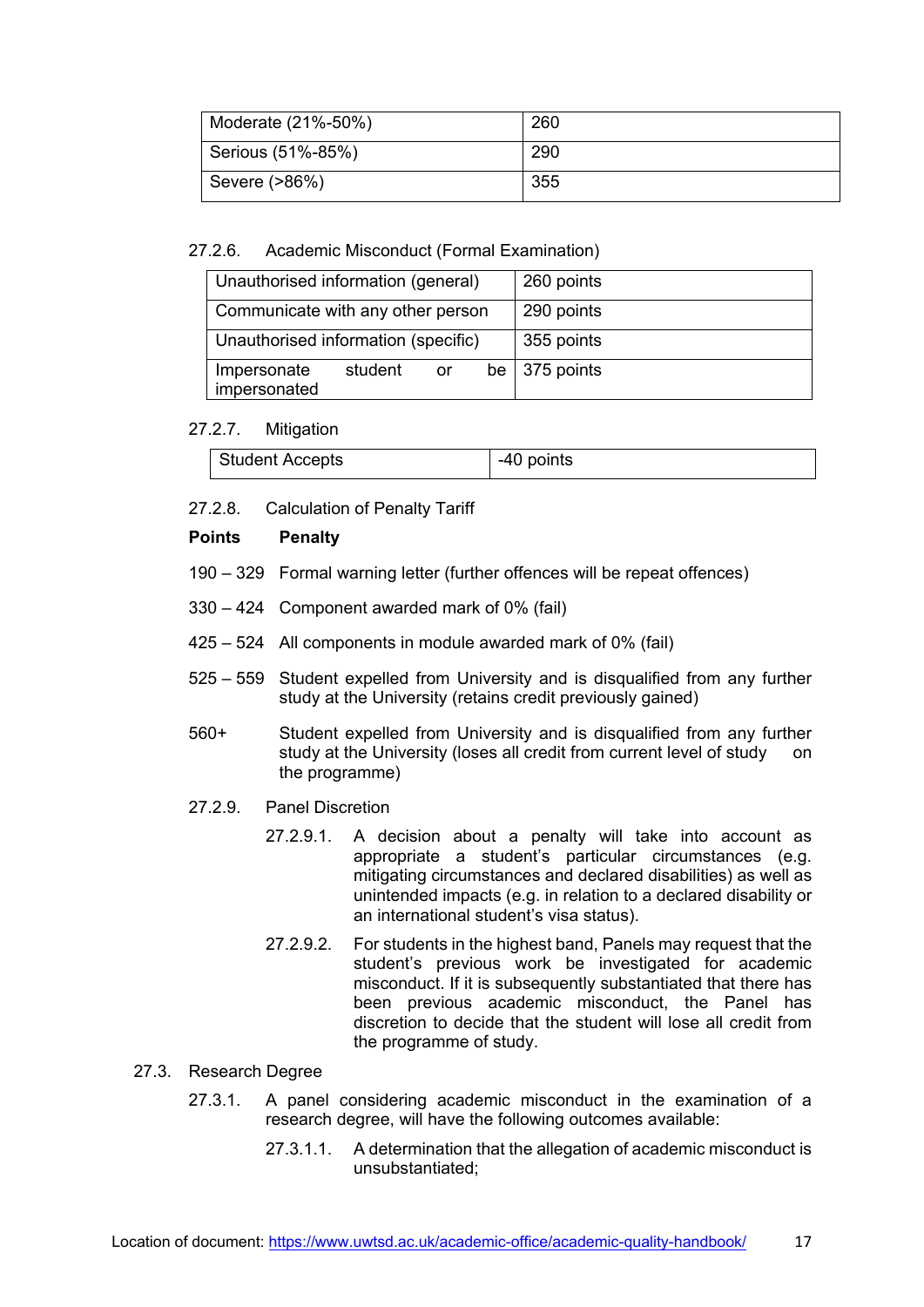- 27.3.1.2. A recommendation to the Examining Board concerning the level of academic misconduct and that the examination should proceed with the Examining Board arriving at a result in the light of the academic merit of the thesis and in the light of the Academic Misconduct Panel's findings;
- 27.3.1.3. Termination of candidature on the grounds of gross misconduct with no examination of the thesis.

#### <span id="page-18-0"></span>**28. Academic Misconduct Guidelines**

- 28.1. Programme teams will take responsibility for identifying poor referencing, embedding academic skill development within programmes, and signposting students to Student Support and the LLR as appropriate.
- 28.2. In cases of allegations of contract cheating**,** the module tutor is expected to outline their reasoning for suspecting that the student is not the author of the work submitted and provide any pertinent evidence. This may include (but is not limited to): meta data from the assessment submission; inconsistency in writing style, language and grammar; the assignment not properly addressing the question set; inappropriate referencing and bibliography. This may also involve inconsistency in grades/standard of work, and allegations from third parties. A viva is often useful in establishing allegations of contract cheating.
- 28.3. Academic Disciplines will ensure that a probation programme is set up for students, who have had a substantiated allegation of academic misconduct, as appropriate.
- 28.4. Module Tutors must ensure that academic misconduct is not overlooked.
	- 28.4.1. There must be a zero tolerance to academic misconduct however, the earlier points ensure that there is differentiation between poor practice and academic misconduct.
	- 28.4.2. Each programme team is asked to work together to ensure that: Occasional poor referencing is not identified as academic misconduct but "poor referencing" becomes academic misconduct if this occurs consistently throughout an essay.
- 28.5. Identifying Academic Misconduct
	- 28.5.1. In identifying academic misconduct, it is important to use academic judgement appropriately, and that where academic judgement is made it must be evidence-based.
	- 28.5.2. The interpretation of Turnitin requires academic judgement. Tutors must recognise that the % similarity score is not an absolute identifier of academic misconduct.
	- 28.5.3. Use professional judgement in determining the difference between poor referencing and academic misconduct.
	- 28.5.4. Use the 'Three Point Rule' (i.e. If 3 of the following 4 have been used when another's work is included, the work is poorly referenced not plagiarised: quotation marks; surname; year; page number).
	- 28.5.5. Refer to each student's Level of study (4, 5, 6 or 7).
	- 28.5.6. It is good practice for programme teams to make students aware of the academic misconduct allegation prior to students receiving the written letter from academic office.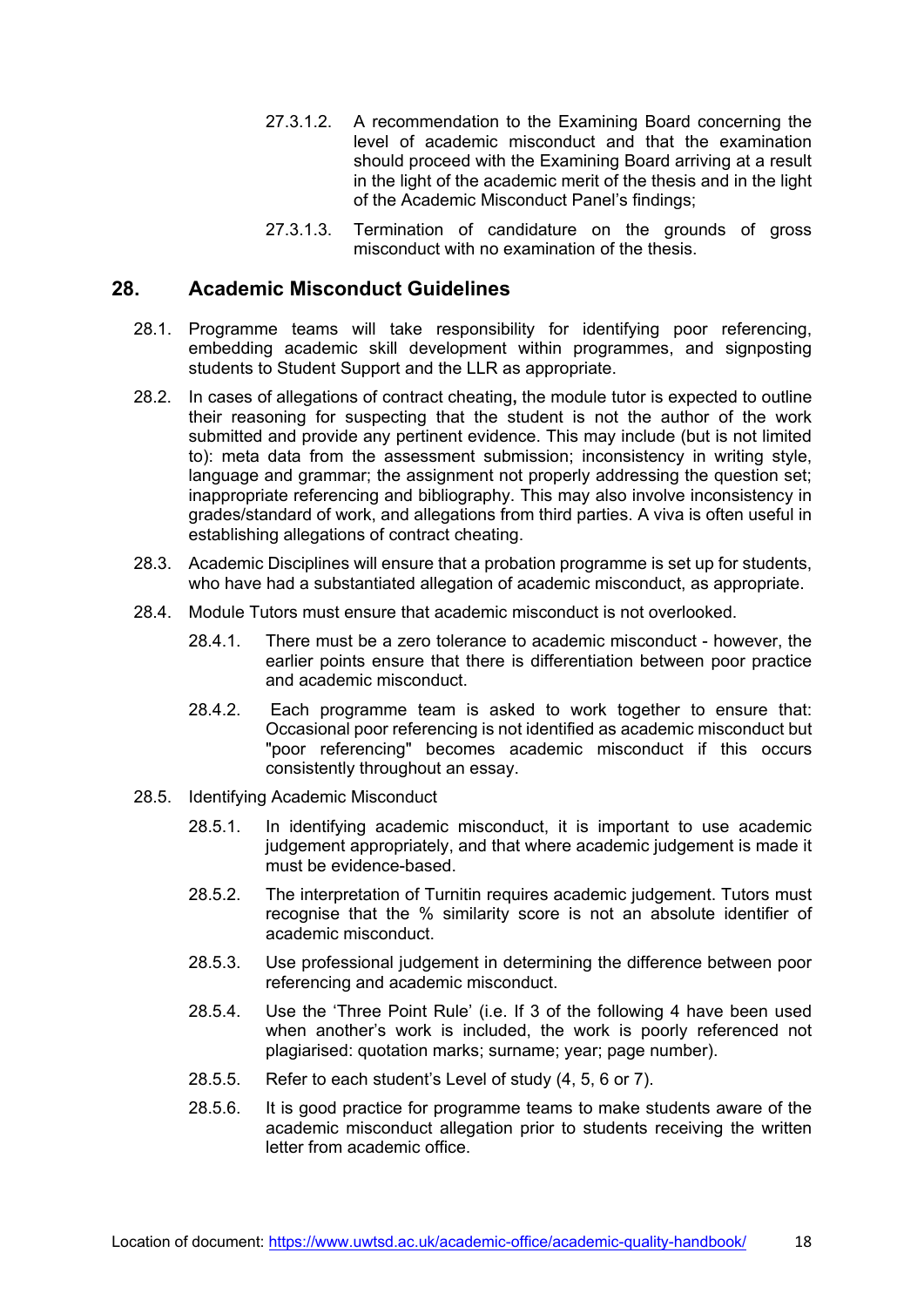- 28.5.7. Ensure that everything goes through Turnitin. This includes reference lists, PowerPoint slides, presentation notes and RPELs (professional practice discipline).
- 28.5.8. Tutors should apply necessary, subject specific plagiarism checks, e.g. codequiry.
- 28.5.9. All documents are to be submitted in Microsoft Office (excluding Publisher) or PDF format.
- 28.5.10. If the document is not in this format it needs to be converted to this format before submitting via Turnitin.
- 28.5.11. It is important that students do not submit work as an image file.
- 28.5.12. Ensure that a 'draft' submission tile is available on Turnitin for every submission.
- 28.5.13. Students will be permitted to upload at least one draft copy of their assignment.
- 28.5.14. Draft versions should be stored as 'no repository' in the originality report options when setting up a Turnitin assignment submission.
- 28.5.15. 'Draft' and 'final' submissions on Turnitin must be signposted clearly.
- 28.5.16. Requests by students to resubmit to the 'final' section before the submission deadline should only be allowed in exceptional cases, based on individual circumstances.
- 28.5.17. The Academic Misconduct Co-ordinator has the authority to determine the trajectory of any piece of work; once work has been sent to the Academic Misconduct Co-ordinator, the allegation cannot be retracted.
- 28.5.18. Markers should use the SC05 form guidance and complete the SC05 Academic Misconduct Investigation form themselves before sending the form to the Academic Misconduct Co-ordinator.
- 28.5.19. All students will need to submit written work via Turnitin unless otherwise specified by the module tutor.
- 28.5.20. In cases where it is difficult to document evidence of academic misconduct a viva voce examination will be convened by the Academic Misconduct Co-ordinator.
- 28.5.21. This viva must follow the guidelines set out in Academic Misconduct protocol for viva voce examinations.
- 28.6. Poor Academic Practice
	- 28.6.1. The marking tutor(s) should assess and grade the work according to normal marking criteria, taking the poor academic practice into consideration when determining the appropriate grade.
	- 28.6.2. Feedback on the poor academic practice should be provided, with appropriate referral to guidelines (for example in the assessment brief or module/course handbook).
	- 28.6.3. Advice may also be given as to whether the student may benefit from advice and support that is offered by the University.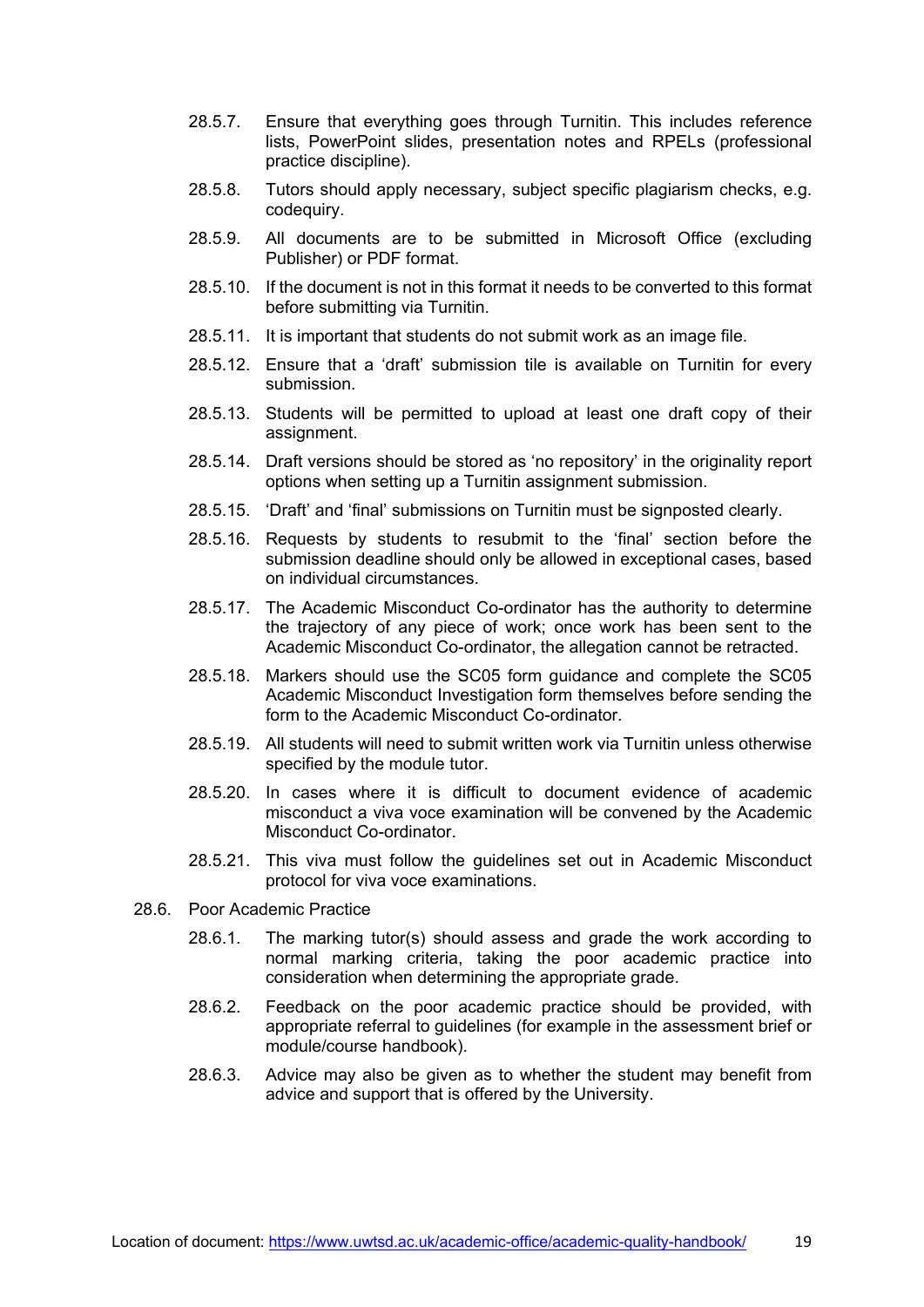#### <span id="page-20-0"></span>**29. Academic Misconduct protocol for viva voce examinations**

- 29.1. The purpose of the viva examination is to provide the student with the opportunity to critically reflect upon their work, and defend its content and demonstrate that it is their own, as set out in Academic Misconduct Policy.
- 29.2. The viva examination is convened by the Academic Misconduct Co-ordinator, in situations where it is difficult to document evidence of academic misconduct and to decide whether or not there is sufficient evidence to proceed with an allegation.
- 29.3. Viva examinations will consist of the student, a senior academic for the student`s discipline, the module tutor and a note taker.
- 29.4. The student can be accompanied by a non-contributory person of their choosing; however legal representation is not normally allowed.
- 29.5. Students should be informed that they are required to attend and provided with a specific date, time and location.
- 29.6. Video/audio links are acceptable.
- 29.7. At the beginning of the viva, the senior academic will act as Chair, confirm the purpose of the meeting and invite individuals to introduce themselves.
- 29.8. If the viva will be recorded, the student should be asked for their permission to do so.
- 29.9. Questions can be posed from either the Chair or the Module Tutor.
- 29.10. The phrasing and tone of questions should be such that the student is able to offer helpful clarification and elaboration of their work.
- 29.11. The focus of the Viva should contain five basic questions that can be asked irrespective of topic content:
	- 29.11.1. Would you like to briefly summarise what your work/assignment is about?
	- 29.11.2. Could you tell me how you planned and conducted your research for this assignment?
	- 29.11.3. How did your thinking and learning develop as you were writing this assignment?
	- 29.11.4. What were the main conclusions at the end of your work?
	- 29.11.5. What was the most important/useful/interesting aspect of writing this assignment?
- 29.12. If the student provides only a superficial response, subject-specific prompts may be utilised to encourage the student to elaborate.
- 29.13. Following the Viva, if there is sufficient evidence to support an allegation of academic misconduct, the GA6 Academic Misconduct Investigation Form, along with the evidence from the viva examination, will be submitted to the Academic **Office**
- 29.14. If there is insufficient evidence to support an allegation of academic misconduct, the student's work will be marked as normal by the Module Tutor.
- 29.15. All paperwork should be forwarded to the Academic Office.